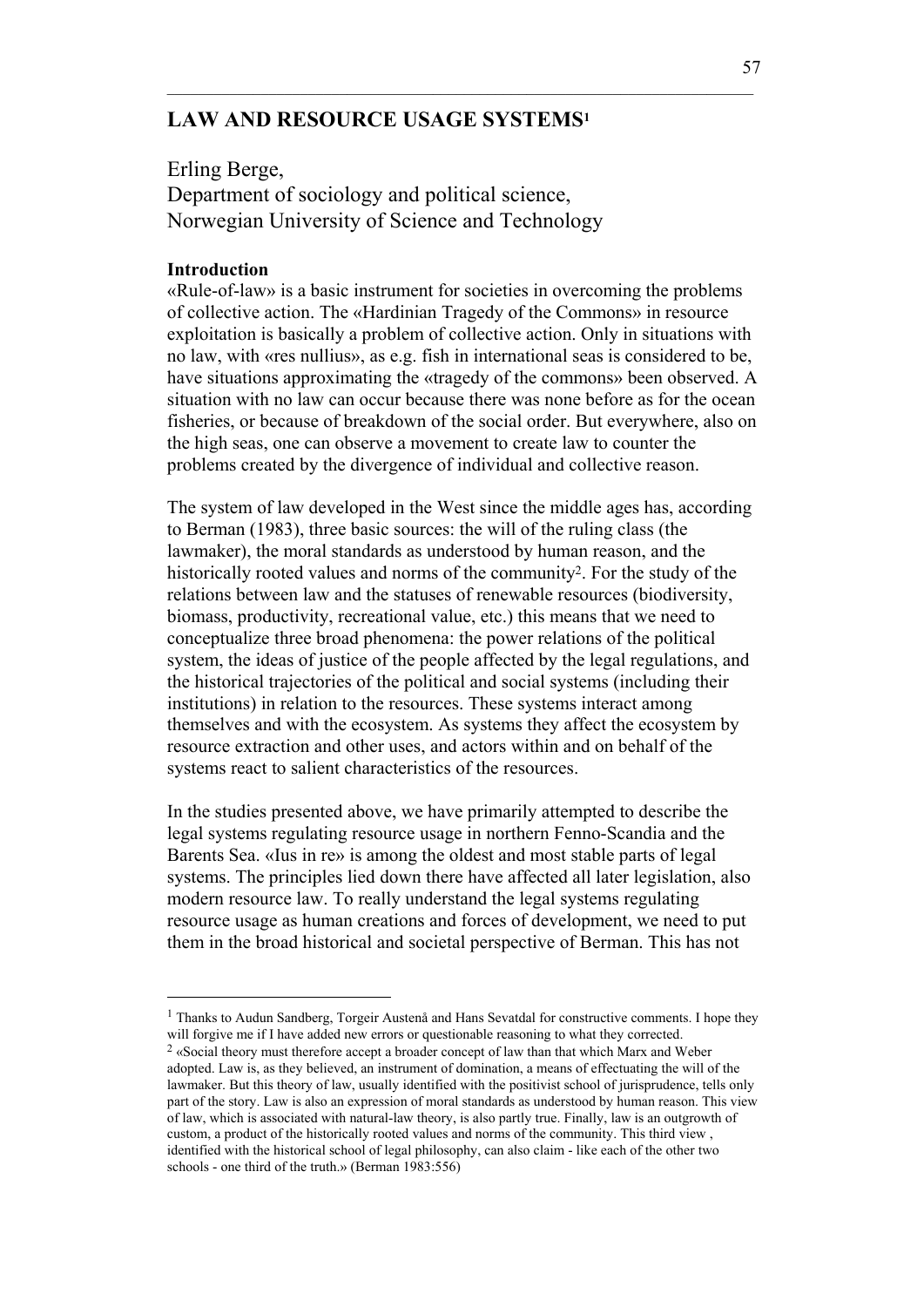been the objective for the present studies. But in thinking further on the problems of resource governance, we need to keep it in mind.

To pursue a discussion of the critical link from form and substance of legal institutions to the various relevant statuses of resources and resource systems, we must take for granted the embeddedness of resource law in this broad tradition of legal development.

#### **Ways of describing resource usage systems**

A resource usage system can, like any system, be described as embedded in an environment and as consisting of sub-systems or member units. The environment sets a context and the subsystems give conditions for the characteristics of the system.

The studies presented in this book have described resource usage both by contextual and conditional characteristics. But the main perspective has been the contextual: the international negotiations shaping the fisheries regimes, the international and national legislation shaping the rights and duties of the reindeer herders. In the long-term project of understanding how resource governance works, they are a first step. The next step might be to investigate closer both theoretically and empirically the various types of data for each level.

A resource usage system can also be conceptualized either as an actor system or as a non-actor system. The international system of states is a non-actor system. A non-actor system is an arena where several actors engage in struggles or co-operative ventures concerning the values perceived as resting in the various resources of the eco-system. But no single actor can be said to be a «system-responsible» actor, representing the various constituent actors as a collective. In many ways, the causal dynamics of non-actor systems can be compared to the dynamics of eco-systems<sup>3</sup>, and in most respects, they will be radically different from those of actor systems.

Considered as an actor system a resource usage system must in some sense have incorporated itself. One of the actors with interests in the eco-system, or some new body, has taken on the task of representing the collective interests of the appropriators in governing the usage of various resources of the ecosystem. The creation of effective legal regimes is tied to the development of actor systems. To be effective a «system responsible» actor must be acknowledged both by a majority of the appropriators and in some way by the external community. The problems of efficiency increase as the scale and scope of the system increase.

In modern states where rule-of-law governs resource management, the external acknowledgment of the legal powers of resource appropriators is done in acts defining the system of governance for the various types of resources. The

<sup>&</sup>lt;sup>3</sup> The origin of social ecological studies was analogies to ecological processes in biology as understood in the 1920´s («the Chicago School»).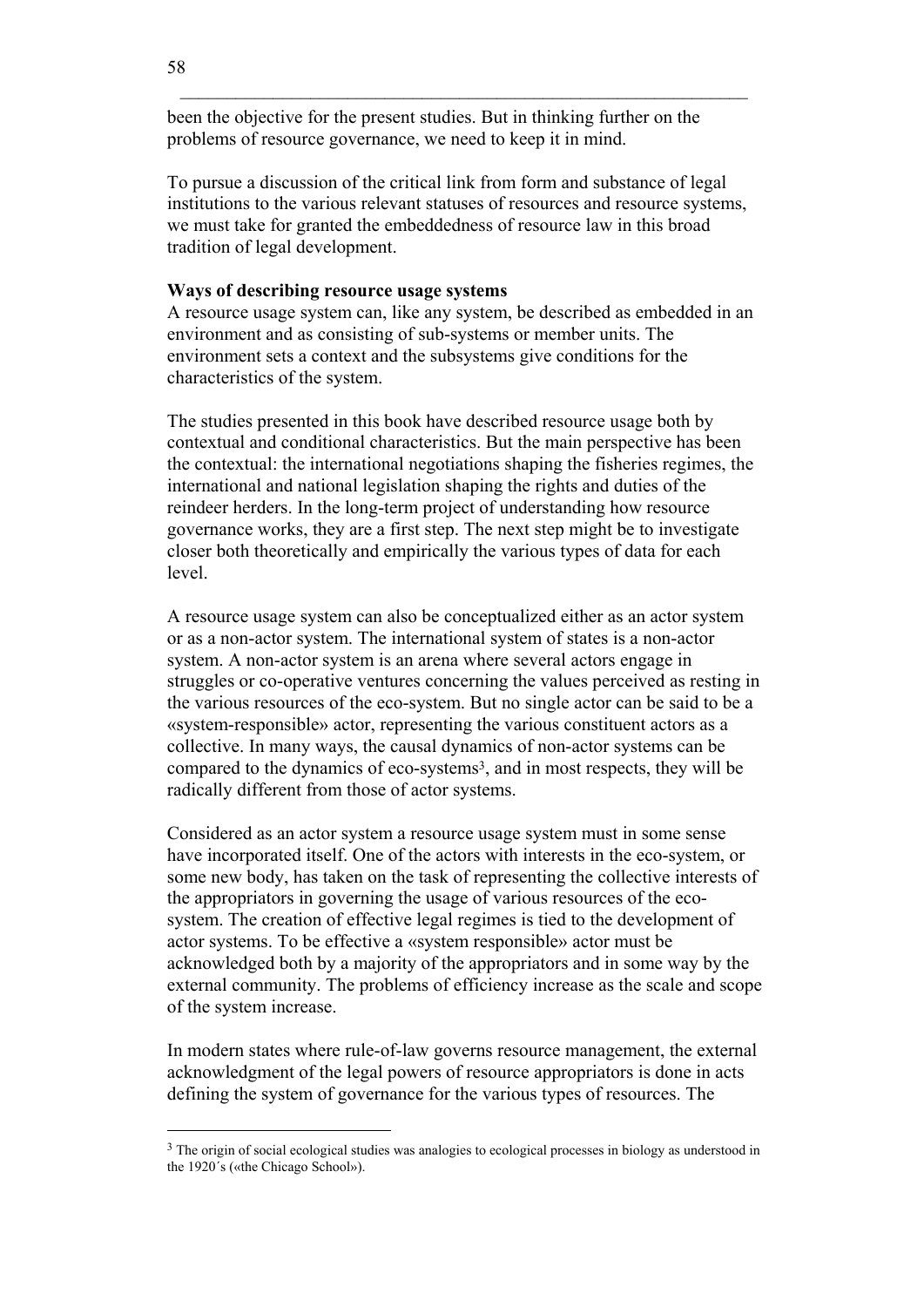success of these actor systems in their tasks depends on the one hand on the political and economic environment as well as the local struggles among the appropriators, and, on the other hand, on the qualities of the eco-system and its responses to usage.

 $\mathcal{L}_\mathcal{L} = \{ \mathcal{L}_\mathcal{L} = \{ \mathcal{L}_\mathcal{L} = \{ \mathcal{L}_\mathcal{L} = \{ \mathcal{L}_\mathcal{L} = \{ \mathcal{L}_\mathcal{L} = \{ \mathcal{L}_\mathcal{L} = \{ \mathcal{L}_\mathcal{L} = \{ \mathcal{L}_\mathcal{L} = \{ \mathcal{L}_\mathcal{L} = \{ \mathcal{L}_\mathcal{L} = \{ \mathcal{L}_\mathcal{L} = \{ \mathcal{L}_\mathcal{L} = \{ \mathcal{L}_\mathcal{L} = \{ \mathcal{L}_\mathcal{$ 

In describing the resource usage system, we should keep in mind the various ways social and natural contexts and internal conditions shape activities and outcomes for the various units.

To explore the possibilities we shall look closer at property rights to resources in Norwegian resource usage systems.

# **State property or common property?**

 $\overline{a}$ 

The broad distinctions of common property, state property, and private property have been seen to affect, at least to some extent, the way resources have been used. But in looking at major renewable resources like salt water fish (except anadrome species), reindeer pasture or forests in state or bygd4 commons, the correlation between «type of property» and sustainability of use is far from high. A study of the law of salt-water fisheries compared to the legislation on forest commons or reindeer herding in Norway, show that fish, pastures or forests are not necessarily just one type of property, but a mixture (see appendix tables for details ). The state is a central actor in all three examples. The fish is in a state of transition from being an open access resource to something, which today closely resembles state property. The forests in state commons is partly state property, partly commons, while forests in bygd commons are partly private property, partly commons. The resources needed for reindeer herding is not state property, not open access, not private property and not commons (as defined by Norwegian law), but have aspects of all. Most observers will concur that the sustainability of the usage of forests seems better than that of the reindeer herding which again would seem to fare better than the fish stocks. But if, and to what extent, this can be attributed to differences in legal institutions is still a matter of belief.

<sup>4 «</sup>Bygd» is a Norwegian word which in the context of commons doesn't translate well to English. Sevatdal (1985) translates «bygd» commons as «parish common lands». But it has in connection with commons nothing to do with parish as usually understood. The concept «bygd» has been used in legal texts at least since Magnus Lagabøter's (1238-80) «Landslov» («law of the realm» from 1274 (see also page 61-66 in Solnørdal (1958)). The original meaning of «bygd» is something like «local community». And in most contexts village or local community will be the correct translation. Current usage of the word would suggest some kind of local community independent of more formally defined units such as school districts, parishes, or municipalities. Earlier in our history, bygd would be used for the smallest administrative unit, the local law district, and later the parish. In Sweden, the word would mean the same. However, in conjunction with commons this translation will not give the right associations. Because the areas burdened with rights of common throughout our history usually were tied to users from some specific local community (the bygd), the bygd became tied to a certain area recognized as «their» commons. During the past 800 years the original usage of the word «bygd» in the legal language has turned around, and today the bygd, in relation to commons, is defined as comprising of those farm enterprises which have rights of common in the area recognized in law as a «commons» (both state and bygd commons). This way of delimiting the units with rights of common has been in the law since 1687. Since translation of «bygd» to English in this case is seen as inadequate, the word "bygd" will be used.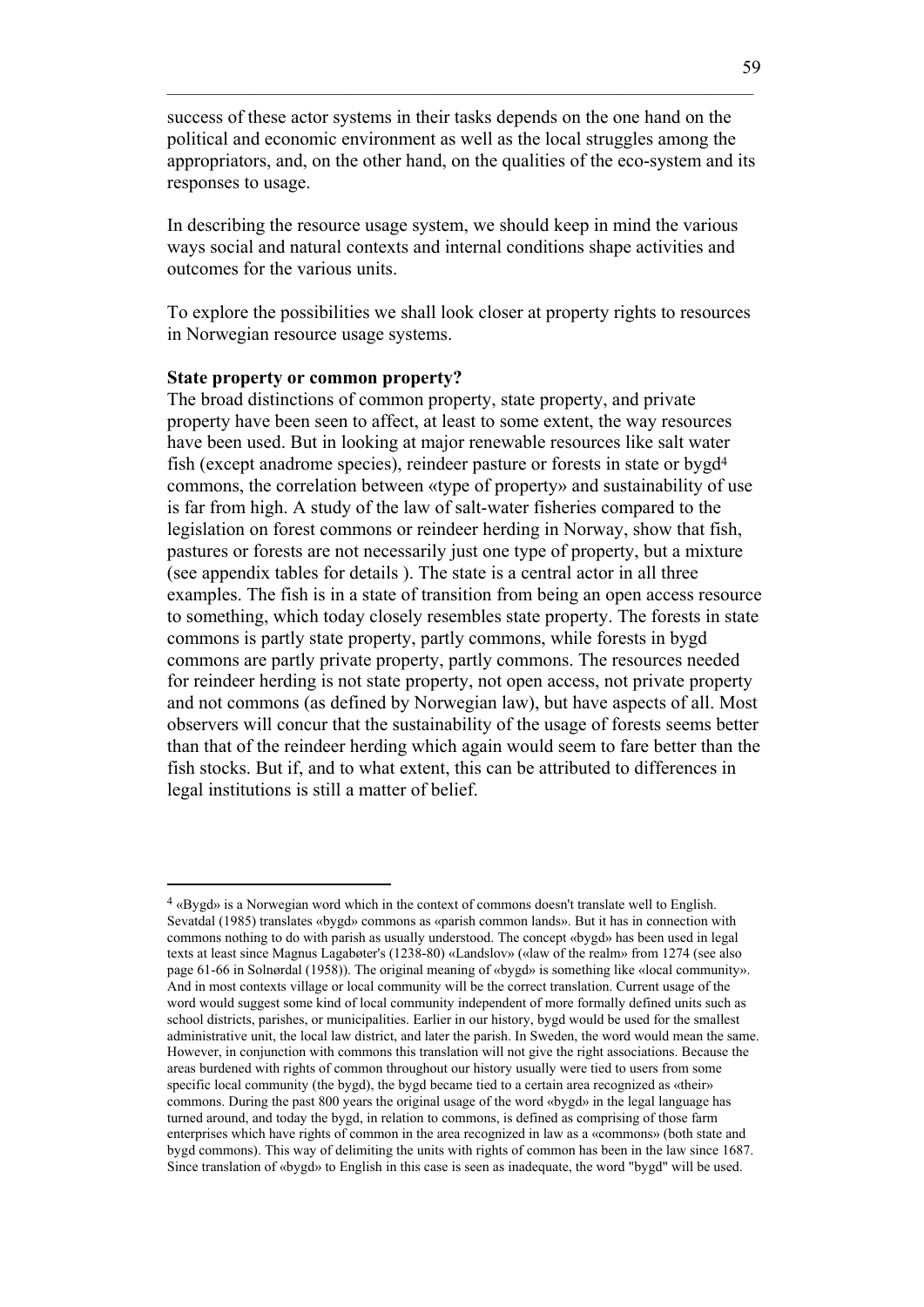State property is in general defined as being «owned by the citizens of a political unit who assign rule making authority to a public agency» (Hanna, Folke, and Mäler 1995 p.18).

This definition is the basis for saying that salt-water fish closely resembles state property. The Royal Ministry of Fisheries is mandated by the parliament as a rule making body responsible for the maintenance of the resource. Anybody owning an appropriately registered vessel can fish, provided the rules are followed. Yet the legal text does not either explicitly or implicitly treat the state as an «owner» in the ordinary meaning. One reason could be that not too long ago, say prior to 1917, salt water fisheries were more like an open access resource also within Norwegian waters, even if parts of it, such as the Lofoten fisheries, have state regulations (codification of customary law) going back to medieval times, and some of the coastal fishing was managed as local commons until late last century. But the increasing number of regulations is rapidly changing the nature of fishing and the direction seems to be state property.

The property rights regime called commons is usually defined as "owned by an identified group of people, which has the right to exclude non-owners and the duty to maintain the property through constraints placed on use"(Hanna, Folke, and Mäler 1995, p.18) This definition lumps all kinds of co-ownership together. Alone it is insufficient to differentiate among various resource usage systems.

The same authors further note that "Such regimes are often implemented for common pool resources, those which are difficult to divide or bound." (Hanna, Folke, and Mäler 1995, p.18). Applying this to forests we note that forests are not difficult to divide or bound in general, neither are the most important resources within forests to which rights of common<sup>5</sup> are defined: timber/ fuel wood, and pasture. Salt-water fish, however, is difficult to bound (but not to divide). But salt-water fish is not managed as commons. Thus the reasons for the long history of common property in forest resources and their diversity can hardly be found in technical resource characteristics. The specific historical instances of "commons" are more various than either the definition allows or the analytical distinctions of various user situations presume.

A first conclusion must be that the broad, established categories of property: common, state and private property, do not really help in closer investigations of the interrelations of law and resource systems. If we want to know exactly which aspects of the law will further a sustainable usage of the resources, more details on the legal regulations as well as on the biological statuses of the various resources in their ecosystems are needed. But which legal details do we need? What are the relevant biological characteristics of a resource system? How can we go about determining which legal institution makes what difference for the various statuses of a renewable resource?

<sup>5</sup> For explanations of some technical terms see Berge and Sevatdal page 195 in volume 2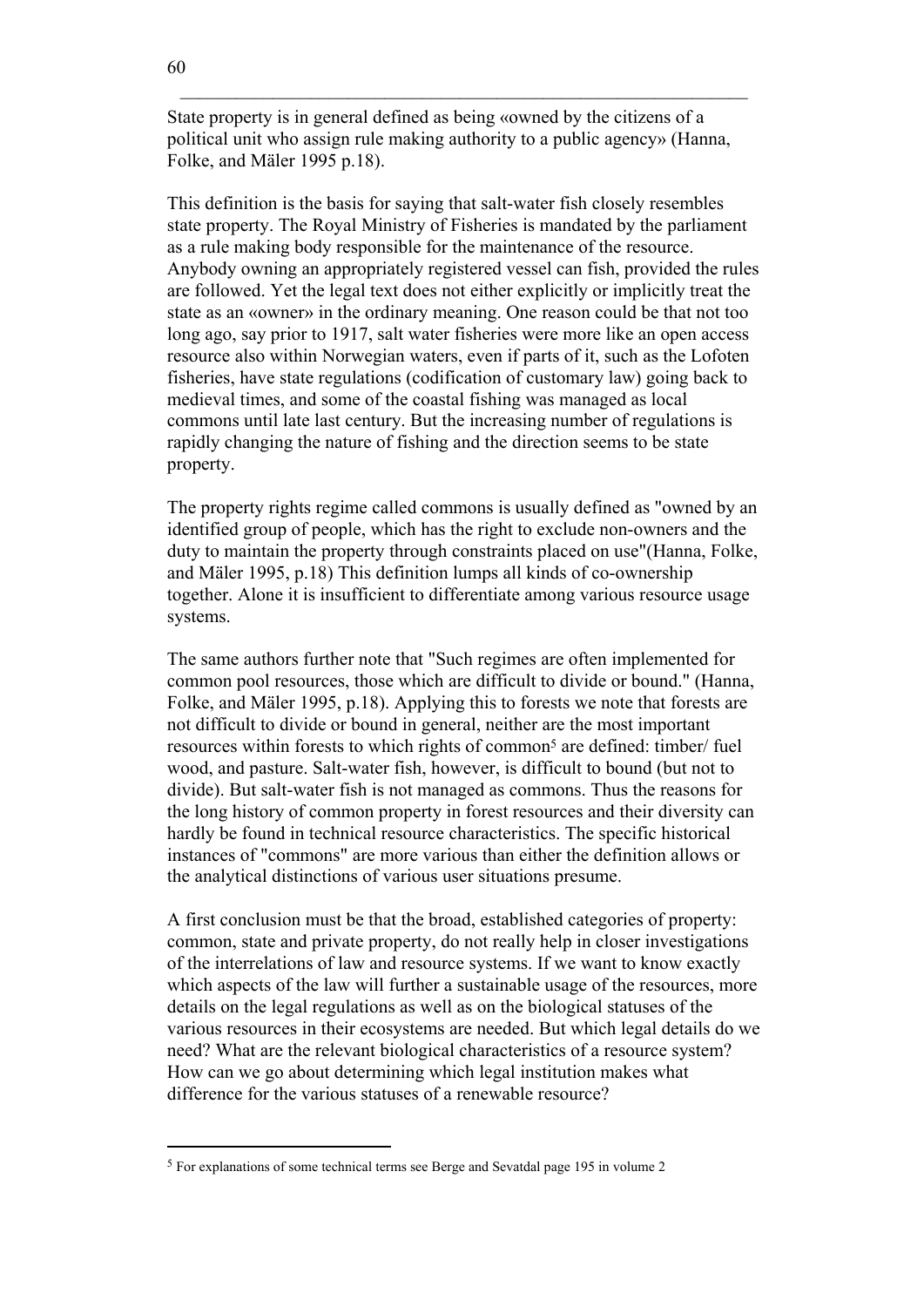| r egunes        |                                          |                                                 |
|-----------------|------------------------------------------|-------------------------------------------------|
| <b>VARIABLE</b> | <b>CATEGORIES</b>                        | <b>RELEVANT RESOURCE USAGE</b><br><b>SYSTEM</b> |
| Type of         | 1) actor system                          | 1) bygd commons, forest in state                |
| management unit | 2) state bureaucracy                     | commons                                         |
|                 |                                          |                                                 |
| responsible for | 3) municipality                          | 2) reindeer herding, salt water fisheries       |
| resource system | 4) co-managed                            | 3) state commons except forest                  |
|                 |                                          | 4) forests in state commons, 14 special         |
|                 |                                          | districts of salt water fisheries               |
| Appropriator    | 1) legal person (citizen, firm)          | 1) state commons, salt water fisheries          |
| units           | 2) cadastral unit (farm, fishing vessel, | 2) bygd/ state commons, salt water              |
|                 | herding unit)                            | fisheries, reindeer herding                     |
|                 | 3) registered person (individual         | 3) bygd/ state commons, reindeer                |
|                 | according to registered residence)       | herding                                         |
|                 |                                          |                                                 |
| Powers of local | 1) yes                                   | 1) bygd commons, state commons,                 |
| choice          | 2) no                                    | 1pecial districts of salt water fisheries       |
|                 |                                          | 2) reindeer herding, salt water fisheries       |
| Professional    | 1) required of actor                     | 1) bygd commons,                                |
| administration  | 2) supplied by state bureaucracy         | 2) reindeer herding, salt water fisheries       |
|                 |                                          |                                                 |
|                 | 3) both 1) and 2)                        | 3) state commons                                |
| Basic resource  | 1) ground and remainder                  | 1) bygd/ state commons                          |
| classes         | 2) pasture, timber, fuel wood,           | 2) bygd/ state commons, reindeer                |
|                 | 3) hunting of small game (except         | herding                                         |
|                 | beaver)                                  | 3) bygd/ state commons, reindeer                |
|                 | 4) hunting of big game                   | herding                                         |
|                 | 5) anadrome species                      | 4) bygd/ state commons                          |
|                 | 6) fresh water fish except anadrome      | 5) bygd commons                                 |
|                 |                                          |                                                 |
|                 | species                                  | 6) bygd/ state commons                          |
|                 | 7) salt water fish except anadrome       | 7) salt water fisheries                         |
|                 | species                                  |                                                 |
| Rights of       | 1) rights of common                      | 1) bygd/ state commons, reindeer                |
| common          | 2) no rights of common                   | herding                                         |
|                 |                                          | 2) salt water fisheries                         |
| Economic        | 1) collective required                   | 1) bygd commons, forest in state                |
| activity        | 2) individual or collective by choice    | commons                                         |
|                 |                                          | 2) reindeer herding, salt water fisheries       |
| Form of         | 1) fee simple                            | Varies by resource class and resource           |
| ownership of    | 2) in common, fractional interest        | usage system                                    |
| resource        | 3) joint, equal interest                 |                                                 |
|                 |                                          |                                                 |
| Alienability    | 1) inalienable                           | Resources are in general inalienable            |
|                 | 2) alienable                             | from appropriator units, but appropriator       |
|                 |                                          | units are alienable                             |
| Quantity        | Varies by resource class and resource    |                                                 |
| regulation      | usage system                             |                                                 |
| Technology for  | Varies by resource class and resource    |                                                 |
| harvesting      | usage system                             |                                                 |

**Table 1 Variables used by the legal system in definitions of property rights regimes** 

 $\mathcal{L}_\mathcal{L} = \{ \mathcal{L}_\mathcal{L} = \{ \mathcal{L}_\mathcal{L} = \{ \mathcal{L}_\mathcal{L} = \{ \mathcal{L}_\mathcal{L} = \{ \mathcal{L}_\mathcal{L} = \{ \mathcal{L}_\mathcal{L} = \{ \mathcal{L}_\mathcal{L} = \{ \mathcal{L}_\mathcal{L} = \{ \mathcal{L}_\mathcal{L} = \{ \mathcal{L}_\mathcal{L} = \{ \mathcal{L}_\mathcal{L} = \{ \mathcal{L}_\mathcal{L} = \{ \mathcal{L}_\mathcal{L} = \{ \mathcal{L}_\mathcal{$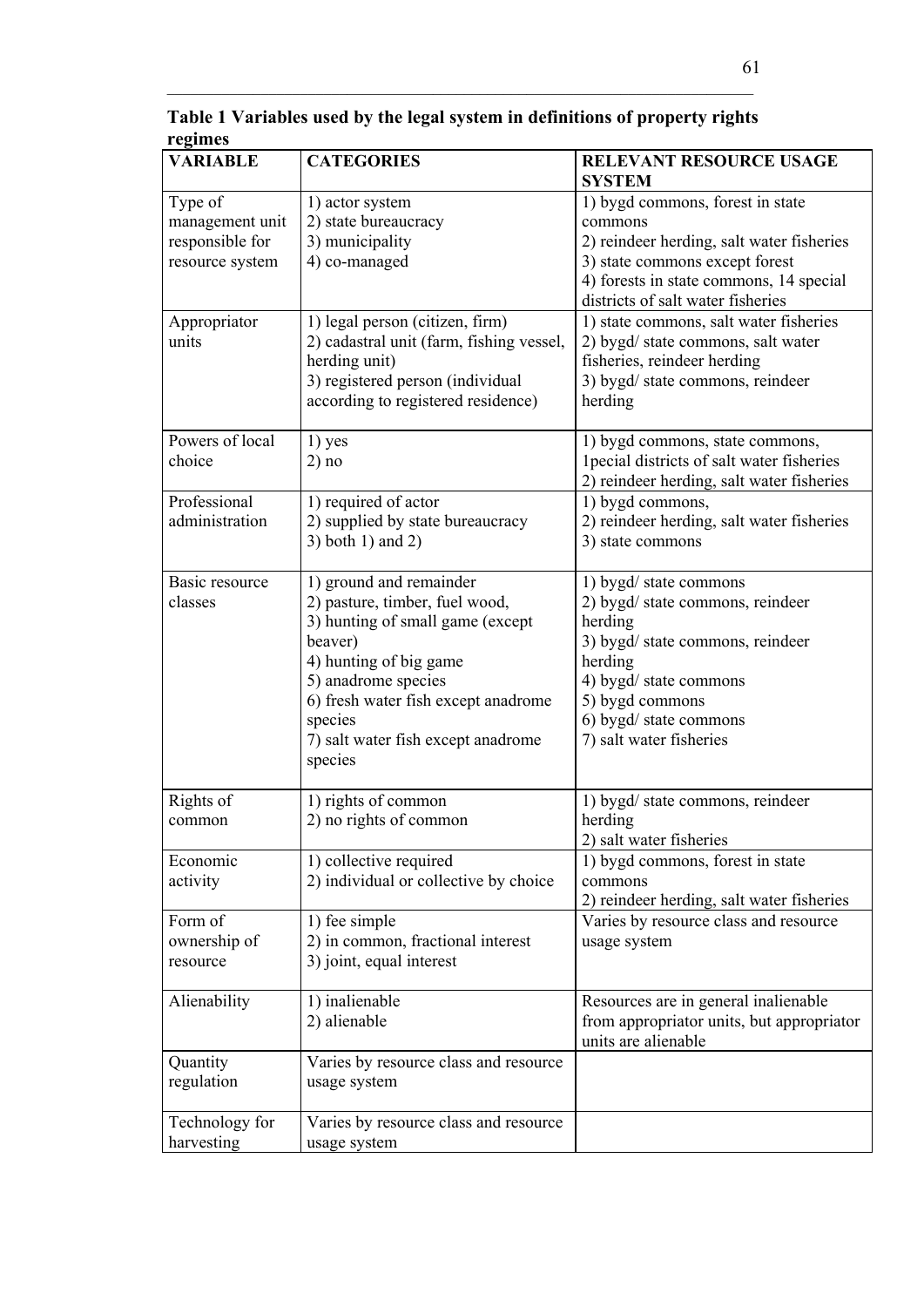**What are the relevant variables differentiating resource usage systems?** A preliminary investigation of the kind of variation one can find in legal instruments will be helpful. A closer study of the Norwegian acts for salt water fisheries (except anadromous species), reindeer herding, and bygd and state commons in forest areas looking for the kind of distinctions the lawmakers have found necessary to introduce, might alert us to important variables. Variables listed in table 1 are used fairly often (See also appendix tables).

The survey reveals several interesting aspects, and not all of them will be apparent from the tables.

- General rules for resource management seems to be absent from the legal framework. Some of the recent legislation such as the Act on nature protection from 1970 or the Act on anadrome species and fresh water fish from 1992 contains statements of goals to manage resource to preserve diversity and productivity of nature. But the rules of how to do this are rather specific and their relation to the goal far from obvious. In regulating the use of various resources, the character of the various resources and the technology of utilizing them combine to present unique problems for the regulator. The result is resource specific regimes of regulation. The level of resource specific details varies enormously. Distinctions used in acts for resource usage systems on land are less detailed than on sea. On land such distinctions as that between timber and fuel wood, or between small game except beaver and big game are used. The act on salt-water fisheries contains much more detail. Here we find regulations for single species (e.g. seaweed, shellfish, whale, seal, lobster, crab, crayfish, shrimp, herring, cod, haddock, halibut, mackerel, angler, coalfish, capelin, ling, rosefish, and sea scorpion). One reason for the difference between sea and land might be the growth in public regulations of nature and land usage in other parts of the law (e.g. Act on Nature Protection of  $19<sup>th</sup>$  June 1970) not applicable at sea.
- The act on reindeer herding states explicitly that the goal is to secure the well-being of reindeer herders and the status of reindeer herding as an important aspect of Saami culture. The acts on salt-water fisheries and on forests commons do not say anything explicitly about the goal of the lawmaker. But implicitly the purpose obviously is to secure sustainable conditions for an industry. Resources are regulated to create the best possible returns to the industry with one major limitation. Fair access to a resource is more important than maximizing returns for the industry. The major conflict lines in the salt-water fisheries are obviously about access.

It seems fair to say the legislation tries to pursue the following, not always or completely compatible, goals

- $\bullet$  equity
- economic performance
- ecological maintenance

and usually also in this order in case of conflict.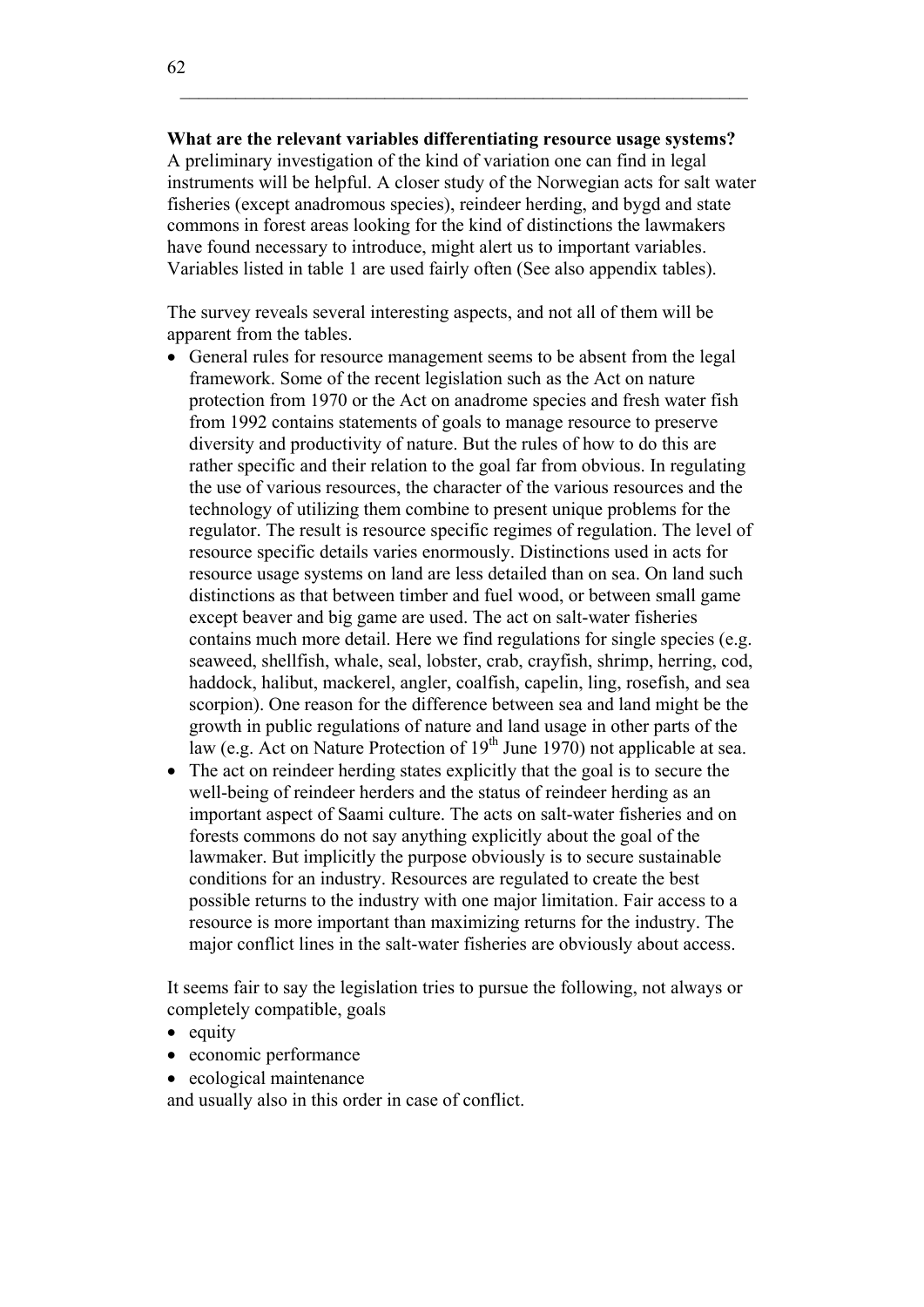The lawmaker will always have goals for acts enacted. Judging from the first known written law (from the 12th century), the major concern for rules about resources was equity and the procedural implications of that. Later on, from about the 18th century, concern about limiting the removal of timber was read into the law. The 19th century brought concern about economic performance. In addition, in our own century a concern about the sustainability of wild game populations was introduced.

 $\mathcal{L}_\mathcal{L} = \{ \mathcal{L}_\mathcal{L} = \{ \mathcal{L}_\mathcal{L} = \{ \mathcal{L}_\mathcal{L} = \{ \mathcal{L}_\mathcal{L} = \{ \mathcal{L}_\mathcal{L} = \{ \mathcal{L}_\mathcal{L} = \{ \mathcal{L}_\mathcal{L} = \{ \mathcal{L}_\mathcal{L} = \{ \mathcal{L}_\mathcal{L} = \{ \mathcal{L}_\mathcal{L} = \{ \mathcal{L}_\mathcal{L} = \{ \mathcal{L}_\mathcal{L} = \{ \mathcal{L}_\mathcal{L} = \{ \mathcal{L}_\mathcal{$ 

#### **Legal history of resource usage**

The history of law is sometimes instructive. For forest commons, the history goes back at least to the 11th century. The reindeer herding legislation is younger, but still the «The Lapp Codicill» of 1751, regulating the movements of Saami between Norway and Sweden, is part of the legal framework. The legislation on salt-water fisheries can in principle trace its roots as far back as the forest commons. But there is a disruption of legal traditions starting early last century. Ideologically motivated liberalism enforced at least a partial break with the «local commons» management, which until then had had increasing recognition and protection6. Later, in the 1890'ies, some aspects of local commons management were reintroduced in a few special districts with local powers for regulation of technology and coordination of appropriation (on the Lofoten district, see Jentoft 1989). The break with tradition was probably part of a general trend. In 1848, the Norwegian parliament allowed selling out the forest commons as a response to problems of sustainable usage. But in forestry the reversal came already in 1863 (more on this below). The development of technology in the coastal fishery was significant but not large between 1830 and 1890. From then it was picking up speed. Coordination of activities became necessary. These developments made some involvement from the fishers themselves necessary and facilitated the reintroduction of local management powers. But it never developed further, in our century the rapidly growing faith in the ability of the state to regulate the activities of its citizens have been the foundation of the legislation on salt water fisheries (on the political status of co-management see Baland and Platteau 1996, ch 13).

The historical legacy of resource usage systems in Norway is definitely one of co-management. Powers have been divided between the State (the King at the start) and the local population (the «commoners»). Today this is with us in strong form in the bygd and state commons, but also, even if weaker, in the boards of the reindeer herding areas. In its weakest form, we see it in the 14 special districts in the salt-water fisheries. Its general form is differentiation of rights and duties by area. Residence of persons, or location of appropriator (farms, herding units or fishing vessels), are used to distinguish between those who legitimately can appropriate from a resource and those who cannot.

<sup>6</sup> See Robberstad 1978. In Finnmark the break came in the Act of 13. Sep 1830 «On Fisheries in Finnmark», see Pedersen 1994.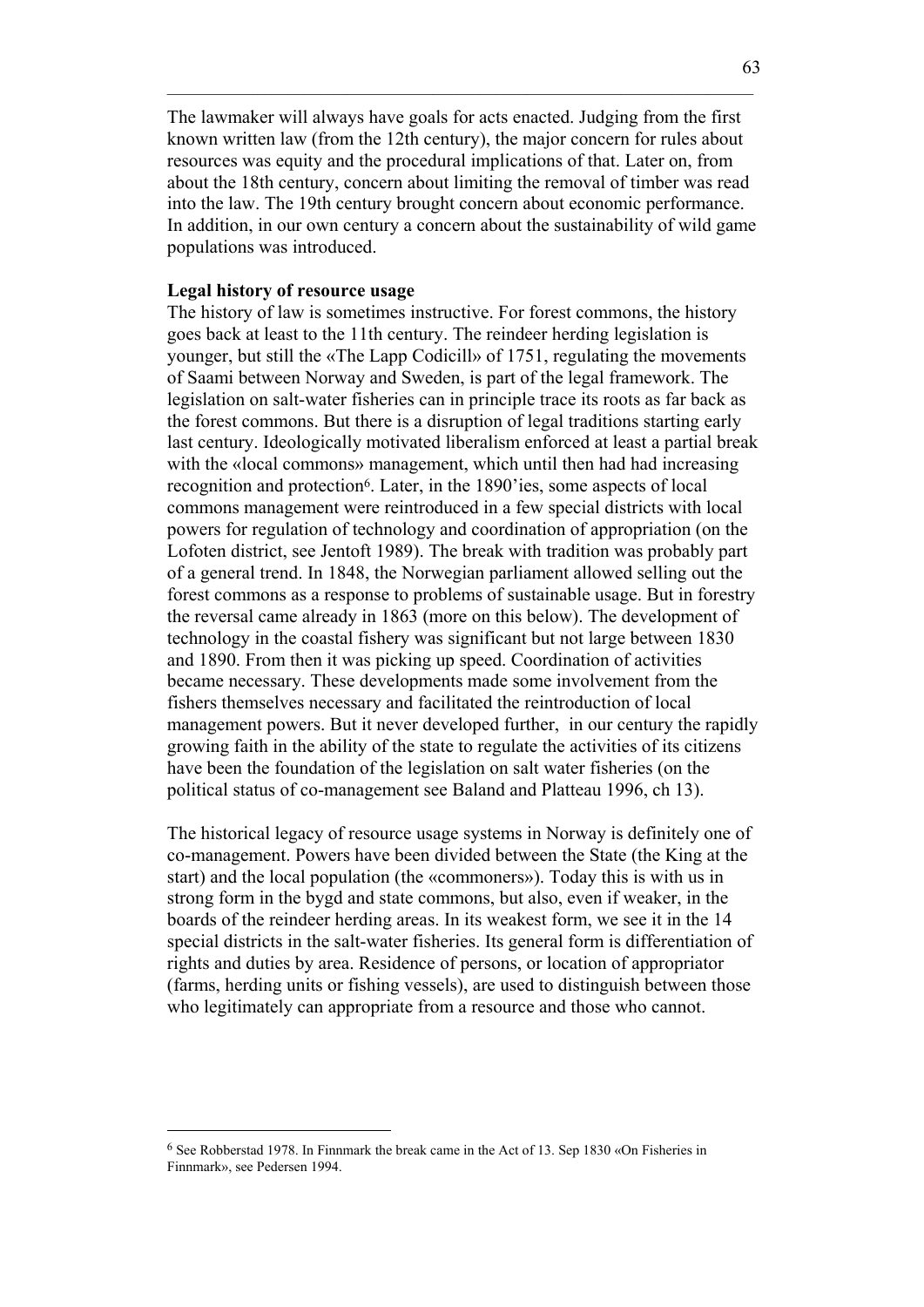## **On the History of Forest Commons in Norway**

The legal conception of common property as developed in Norwegian Law institutionalize the collective experience and historical adaptations of people depending on these resources, tempered by the perceptions of the legal profession and the lawmaker. Its basic form is medieval, and most of the variation introduced during the last 3-400 years predates the modern nation state. To a very large degree new aspects were introduced by case law as need for adaptations to new circumstances arose.

Two significant processes have shaped the development: the sale of commons by the King and the measures taken against processes of unsustainable harvesting (Solnørdal 1958:43-46 ).

During the 1720-30, we find concern about the conditions of the forests7. A paragraph limiting the right of common to timber and fuel wood to the needs of the farm had been inserted in the law of commons in Christian V's Norwegian Law of 1687. The reason then was probably more to extend the rights of the King to the resources in "his" commons, and also to further the interests of the sawmills, rather than to protect forests against unsustainable usage. But in the 18th century it came to be seen as a tool for the regeneration of the forests and enforced more strictly<sup>8</sup>. It was later extended to apply to pasture. It is interesting to note that the principle of limiting some rights to the "needs" of the farm is older in the relation between a landlord and his tenant<sup>9</sup>.

The most important external impact for the development of Norwegian forest commons is simply that the King began to sell off "his commons" in the 17th century10. The King could sell only what was his: the ground and the remainder. He could not sell the rights of common. The rights of common remained (in theory) undisturbed. The repercussions of these sales are felt even today. The case of Skjerstad was judged in the special court on the mountains in Nordland and Troms<sup>11</sup> 26 April 1990, and in the High Court of Norway 19 November 1991 (Norsk Retstidende Vol 156, 1991 part II:1311-1334). The conclusion, crudely put, is that while the state lands of Nordland and Troms

l

<sup>7</sup> See Acts of 20.August 1726, 7 October 1728, 8 December 1733, and 8 March 1740.

<sup>&</sup>lt;sup>8</sup> This coincided with the first two efforts to establish as professional forest administration, the older «generalforstamt» from 1739-1746, and the younger «generalforstamt» from 1760-1771. These were modeled on German experiences. See Opsal 1956, 1957, 1958. They failed to establish themselves mostly as a result of resistance from the forest owners (Vevstad 1992:12).

<sup>9</sup> In the Law of Frostating (from about 1160), the tenant is allowed to cut down threes for one ship of 12 oars, but not larger without permission from the landlord (Frostatingslova XIII.4, p.190 in Hagland and Sandnes 1994). In Magnus Lagabøter's Law of the land (from 1274) the principle is repeated (VII.52, p.148 in Taranger 1915).

<sup>&</sup>lt;sup>10</sup> The relationship between what we would call the King's private property and the extent of his control over the property he managed as the sovereign is an interesting topic. The expression «the King's commons» should not be taken to mean anything like his private property. In Denmark-Norway, the distinction between the private property of the king and the property of the sovereign was kept clear. It is also clear that the sovereign throughout the centuries after 1687 rather consistently worked to increase the share of profit falling to the state to the detriment of the commoners. It also seems clear that the Swedish king had more success in this than the Danish-Norwegian king had during the important 18th and 19th centuries.

<sup>&</sup>lt;sup>11</sup> The King sold his lands in Nordland and Troms to Joachim Irgens in 1666 and bought them back in 1682. This sale was in the 19th century used as argument for the stipulation that the lands were not state commons.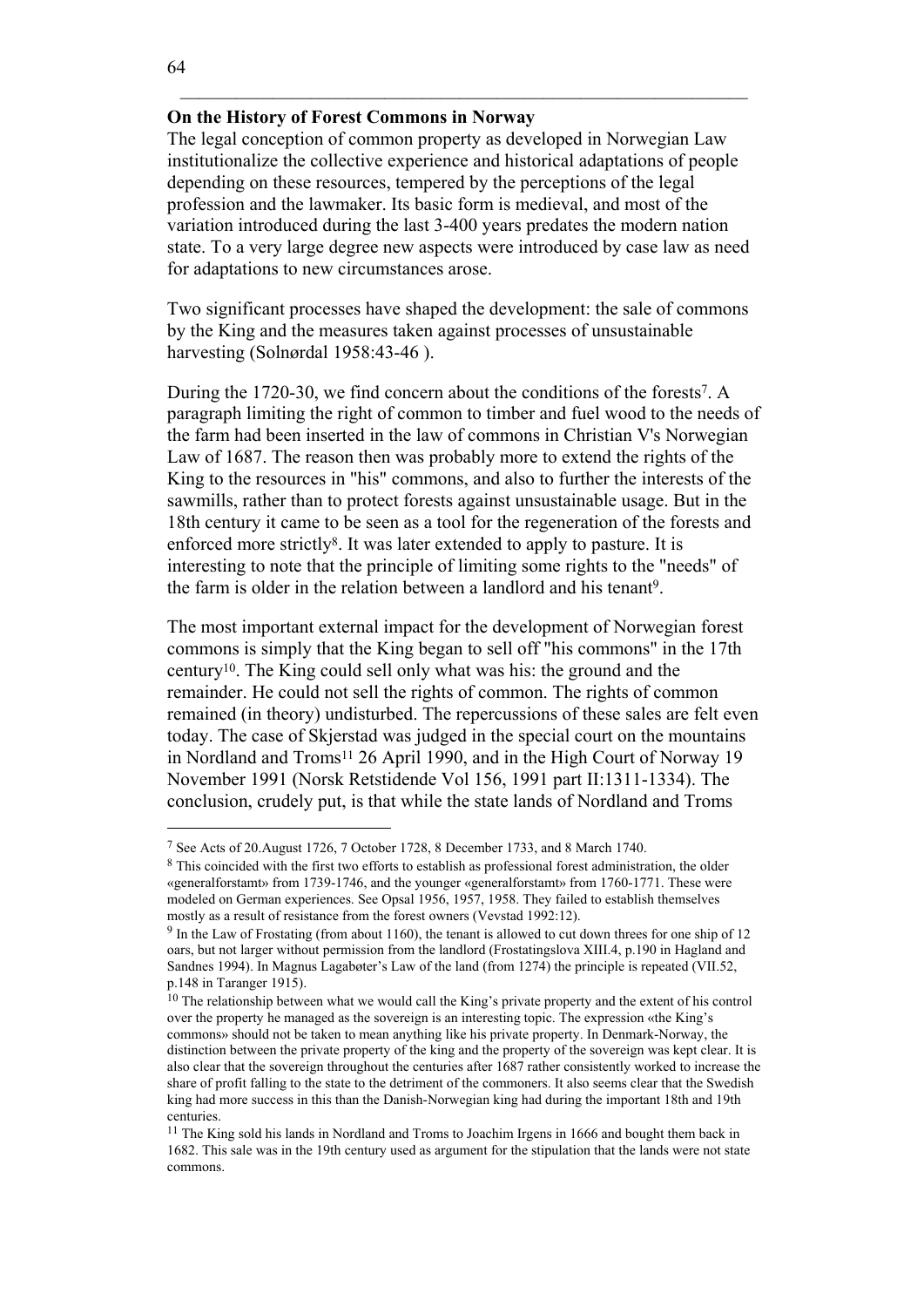must be considered to be state commons, the injustices done during the preceding 200 years by preventing the local population from enjoying their former rights of common, has removed all rights of common except the rights of pasture.

 $\mathcal{L}_\mathcal{L} = \{ \mathcal{L}_\mathcal{L} = \{ \mathcal{L}_\mathcal{L} = \{ \mathcal{L}_\mathcal{L} = \{ \mathcal{L}_\mathcal{L} = \{ \mathcal{L}_\mathcal{L} = \{ \mathcal{L}_\mathcal{L} = \{ \mathcal{L}_\mathcal{L} = \{ \mathcal{L}_\mathcal{L} = \{ \mathcal{L}_\mathcal{L} = \{ \mathcal{L}_\mathcal{L} = \{ \mathcal{L}_\mathcal{L} = \{ \mathcal{L}_\mathcal{L} = \{ \mathcal{L}_\mathcal{L} = \{ \mathcal{L}_\mathcal{$ 

Mostly as a consequence of the King's sale of "his commons", new measures against the tragedy of the commons had to be introduced in the act on forestry from 1863. Both in the early 18th century and later in the middle of the 19th, the inadequate regulation of access<sup>12</sup> to timber in the commons and good timber markets evidently led to overuse. Limiting the right to take timber to the needs of the farm made it illegal for the ordinary farmer to take timber for sale. After the King's sale of "his" commons, the new owners did not have to observe such rules for themselves and many did not have the resources to enforce them for the commoners (where rights of common to timber existed). A situation resembling the tragedy of the commons developed both in the commons and in privately owned forests. The first reaction was to allow privatization of state commons (Act of 5. August 1848)13. This was ended by the 1863 law on forestry. This law introduced public control of forestry activities for all forest land, both private and commons.

In many cases, those with rights of common (or a subgroup of them) came to be owners of the ground (and then the remainder, after the rights of common were accounted for). This seems to have come about in three ways: 1) through the recognition that long use of a part of the King's commons in other ways than what was implied by the rights of common, defined property rights to the ground for the users, or

2) through buying of a part of the King's commons, or

3) through buying the ground from the investors the King first sold it to.

If those buying the ground represented more than 50% of those with rights of common the area burdened with rights of common have come to be known as "bygd commons". If they were fewer than 50% they were called "private commons". These "new" types of commons were first defined in acts from 1857 and 186314.

The denotation "bygd commons", however, is older. Tank (1912) traces the expression to the middle of the 18th century. The rest of the King's commons are today known as state commons.

<sup>12</sup> New technology and/ or new markets can make established regulations ineffective.

<sup>13</sup> The act annulled §38 in the act of 20. August 1821 which said " The forest commons owned by the state shall until further notice not be subject to sale or alienation". Selling the commons had obviously been debated. But the «ideologically motivated liberalism» seems to have had more problems changing the legislation on forests than on fisheries.

<sup>&</sup>lt;sup>14</sup> The act from 1857 on forest commons introduced a management system for forest commons other than state commons. In an act from 22. June 1863 on forestry, private commons were required to go through a land consolidation process dividing the forest area between the owners of the ground and the commoners. If an area was left with rights of common, it became a bygd commons. All private commons where the rights of common included rights to timber are believed to have been dissolved in this way. However, there exists private commons with rights of common to pasture, fishing and hunting of small game. One such, Meråker almenning, is discussed in NOU 1985:32,pp.36-38. Presumably, there are more of them. How many is not known and the acts enacted since 1863 have to an increasing degree disregarded their existence, since their significance was declining.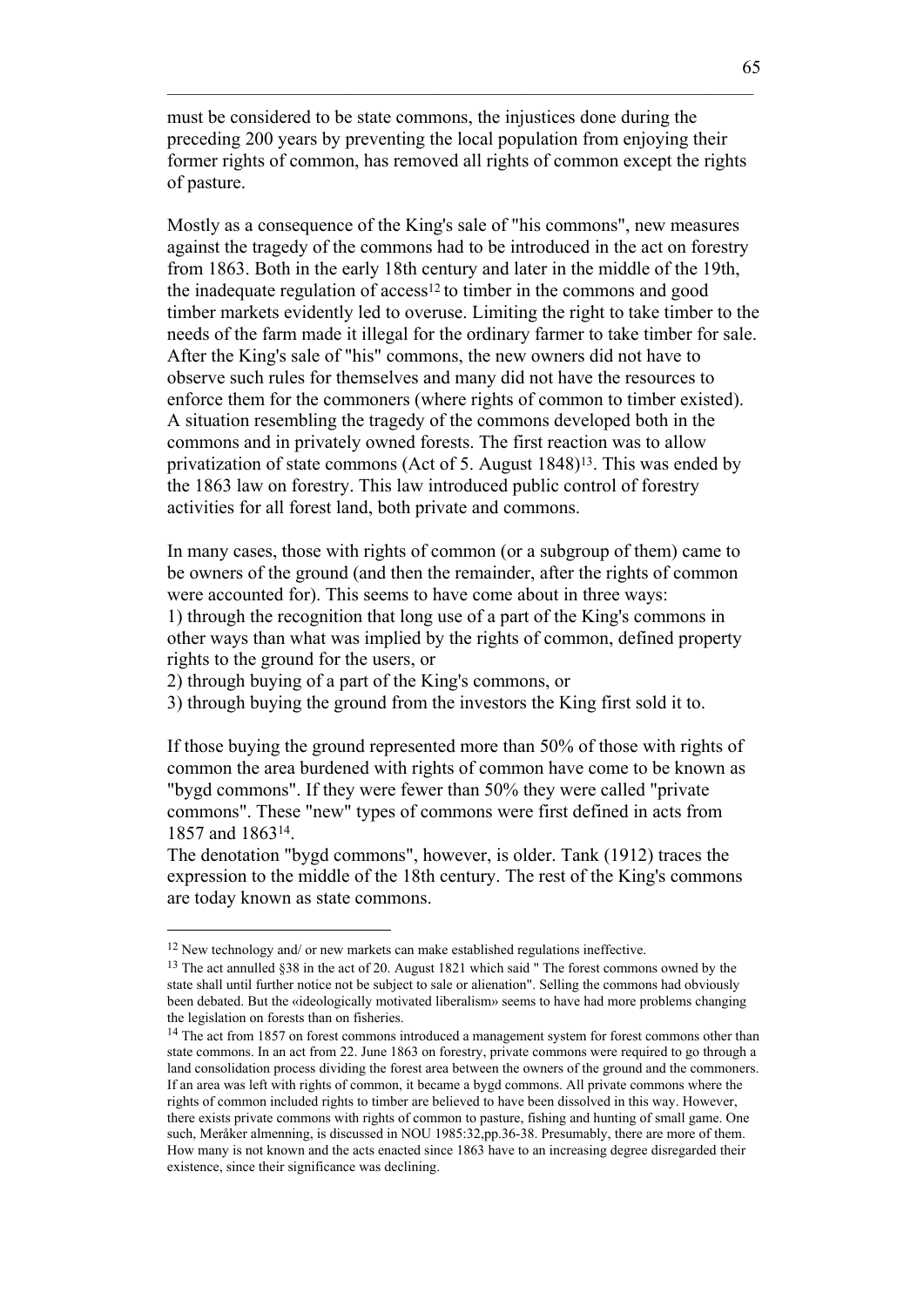The forest commons of Norway have existed since pre-medieval times in one form or another. They have changed from being the open access "wastelands" around the local communities in pre-medieval time by way of being the King's commons open to be used by the people of the local communities, later to become the more or less exclusive property of the sovereign. The current system grew out of the struggle for control of the various forest resources among the King, the growing group of capitalists looking for investment and profit, and the local farmers. The shifting fortunes of monarchy, the industrialization of the economy, and democratization of the polity all affected the system of forest commons that emerged. What can we learn today from their form and substance?

#### **Describing variations in the form of commons**

Bygd commons and private commons are distinguished by how ownership to the ground is distributed among those with rights of common.

In state commons, the company Statskog SF holds title to ground and remainder. This company was established rather recently (in 1993, by transforming the Directorate of state forests) and the political and cultural significance of the relationship between it and the state is not quite clear. Ideally, one would want the company to hold the ground and remainder of the commons in trust for the state.

The rules governing the rights of common in state commons are rather similar to those for bygd commons for timber and fuel wood, somewhat different for pasture, fishing and hunting, and depart significantly for the structure of governance. The use of timber and fuel wood in state commons is regulated in a separate act (Act of 19 June 1992 no 60). If rights of common to timber and fuel wood exist in a state commons, the state government can decide that it shall be managed according to the law on bygd commons for timber and fuel wood. The rest of the state commons are regulated by the act on mountains (Act of 6 June 1975 no 31).

Today we can describe a bygd commons as a forest where the rights to the ground (and the remainder<sup>15</sup>) is inalienably<sup>16</sup> "quasi-owned" in common by a majority of the farms with rights of common. Here several problems appear: Which are the farms with rights of common? What are the rights of common? Which profits can those with rights of common take away? Again we have to turn to the law to see how the profits are defined and which characteristics they have been given.

l

<sup>&</sup>lt;sup>15</sup>The most important of the remainder is today hydroelectric power, leasing of ground for cabins, and perhaps - landscape and nature conservation.

<sup>&</sup>lt;sup>16</sup>But of course there are some exceptions such as sale for conversion to agricultural land and leasing of building lots.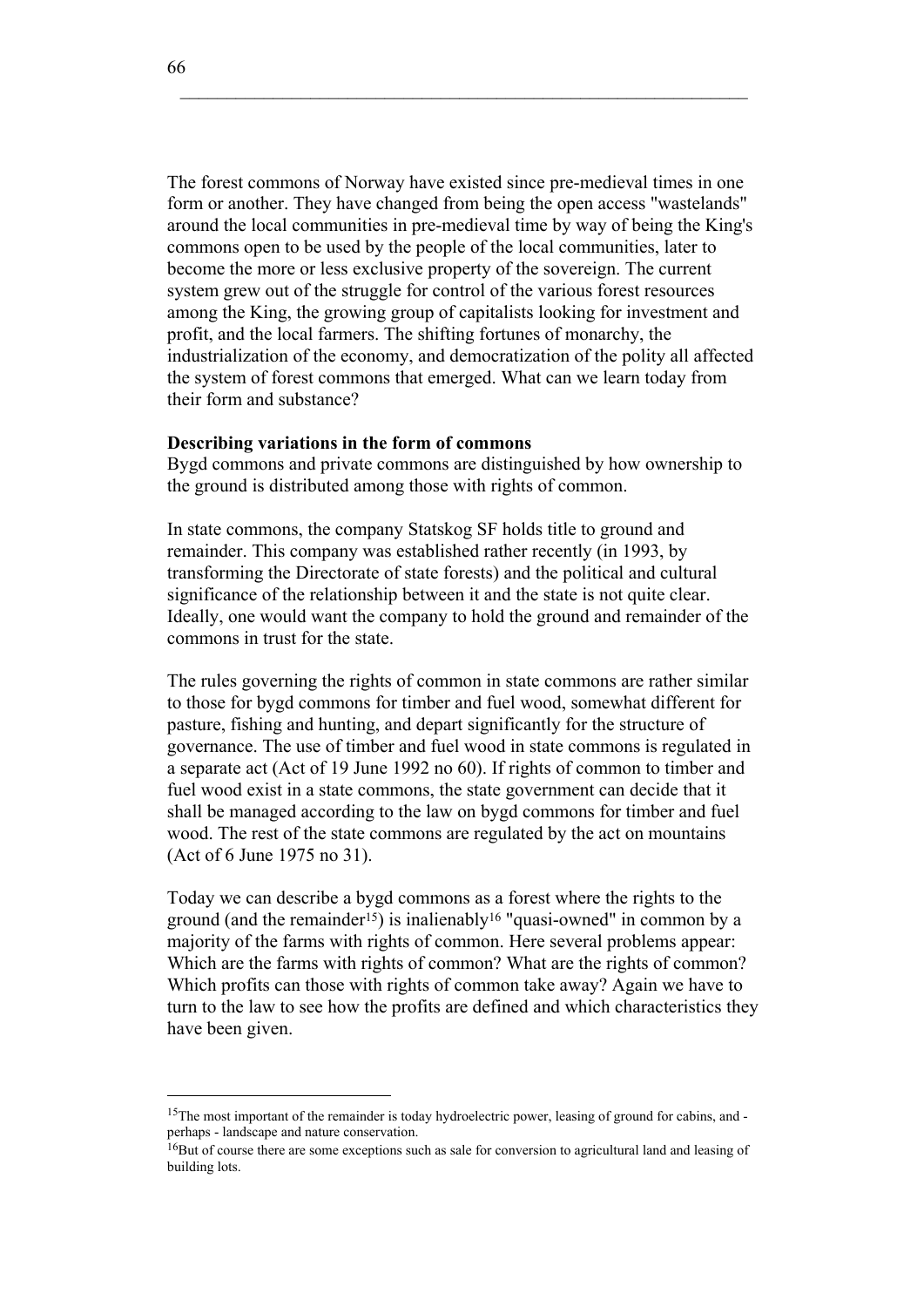Rights of common is defined as rights to remove something of value from another owner's property. These «profits-à-prendre» have above been classified into 4 types.

 $\mathcal{L}_\mathcal{L} = \{ \mathcal{L}_\mathcal{L} = \{ \mathcal{L}_\mathcal{L} = \{ \mathcal{L}_\mathcal{L} = \{ \mathcal{L}_\mathcal{L} = \{ \mathcal{L}_\mathcal{L} = \{ \mathcal{L}_\mathcal{L} = \{ \mathcal{L}_\mathcal{L} = \{ \mathcal{L}_\mathcal{L} = \{ \mathcal{L}_\mathcal{L} = \{ \mathcal{L}_\mathcal{L} = \{ \mathcal{L}_\mathcal{L} = \{ \mathcal{L}_\mathcal{L} = \{ \mathcal{L}_\mathcal{L} = \{ \mathcal{L}_\mathcal{$ 

| Rights vest |                  |             |
|-------------|------------------|-------------|
|             | inalienable $17$ | alienable   |
| in land     | appendant        | appurtenant |
| in persons  | all men's rights | in gross    |

**TYPES OF PROFITS**

Norwegian law on forest commons and reindeer herding distinguish 4 groups of resources as profits. These are 1) timber and fuel wood 2) pasture for farms18, 3) fishing and hunting, and 4) pasture, timber, fuel wood, fishing and hunting for reindeer herding.

Two of the rights of common, the rights of pasture and wood, are held inalienably19 in joint quasi-ownership (appendant) by all farms located in the "bygd". The right of pasture includes rights to put up necessary houses for utilizing the pasture in the traditional system of transhumance. For both the right to pasture and to wood, the need of the farm will define the extent of usage. If sustainable usage of the commons is unable to supply all the farms according to their needs, there will be a proportional reduction in what they are entitled to harvest.

The rights of common to hunt and fish are held inalienably by persons in joint ownership. This means that the right is attached to the person owning the farm unit and his immediate family and household and will follow this person if e.g. the farm is leased to some tenant. There are different rules regulating hunting of big game and small game as well as access to fishing.

In the Norwegian bygd commons the right to fishing and hunting of small game can be described as an inalienable personal profit for all persons who are members of the households on the farms "quasi-owning" rights of common to hunt (a kind of local all men's right). In the state commons all persons who for the past year have been living permanently in Norway and who continue to do so hold inalienably the right to fish (except fishing of anadrome species (salmon, trout) and hunting of small game without  $\log^{20}$ . The clause "without dog" is interesting as an example of a limitation on harvesting technology. The

l

 $17$  In Roman law usufruct was considered inseparably attached to the person enjoying it (Lawson and Rudden 1982, p.163). The same kind of property rights relation is today created by inalienable life interests as in protective trusts (England) or spendthrift trusts (USA) (Lawson and Rudden 1982 p.164). <sup>18</sup>In state commons farms with rights of common to pasture has the right to buy land suitable for tillage.

<sup>&</sup>lt;sup>19</sup>Here there are no exceptions

 $20$ Rules for hunting of small game with dog can be decided upon by the local government of the state commons, the municipal "mountain council", and can thus vary from one commons to the other. The mountain council can also extend the right to fish to persons without permanent residence in Norway. See Act of 6 June 1976.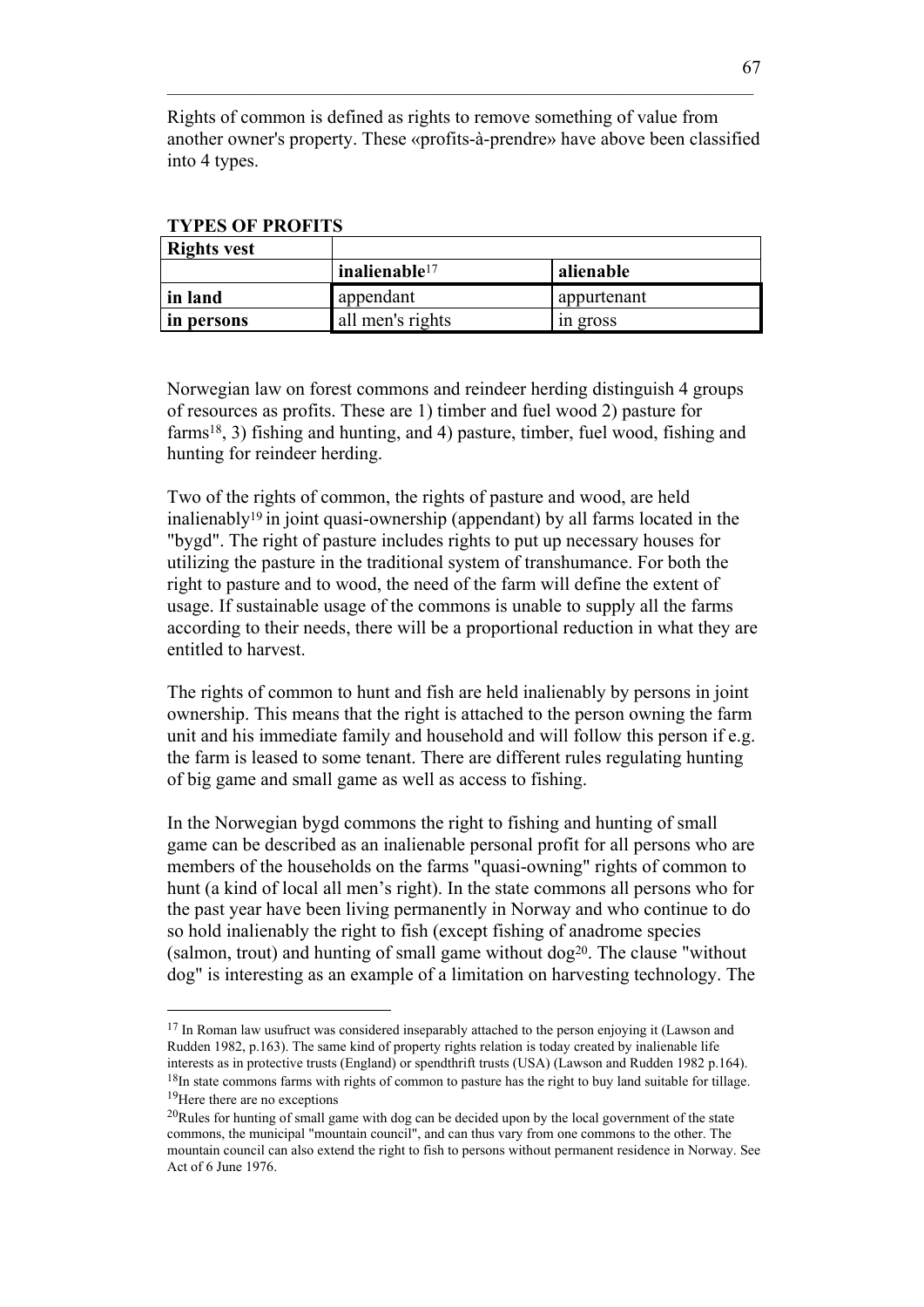municipal mountain councils managing the use of the state commons can allow hunting with dogs for all or reserve this for people from the bygd<sup>21</sup>.

The right to reindeer herding is regulated in a separate act (Act of 9 June 1978 no 49). The rights entailed are held alienable22 in common with equal fractional interests by all registered reindeer herders within a reindeer herding district. The rights of common to timber and fuel wood and to put up constructions can be described as being held inalienable in joint quasi-ownership by the reindeer herd. The herd, seen as a cadastral unit, is an «owner» of these rights in the same sense as the farm was described as an «owner» of rights of common. The extent of their use is limited by the needs of the herding.

The difference between the *joint quasi-ownership* of pasture and wood and the *joint ownership* of hunting is significant in relation to limiting the resource use. In quasi-ownership, the needs of the farm define the upper limit for the total allowable harvest. For hunting public authorities decide on the necessity of regulations and limits the resource use by such techniques as limitation on time periods, type of technology and areas for hunting as well as quotas and price of hunting permits.

## **Concluding remarks: modeling the human impact on resource systems**

The loss of biodiversity, the reduction of forests, and the declining fish stocks in the oceans are seen as major problems of humankind. Around the world, there are many efforts to change and improve the management of renewable resources. Yet, very little is known of what is the best design of an institution for resource management. One strategy for learning about what works well and what does not work well enough, is to study cases with a long history of management (Ostrom 1990).

The studies presented in this book and the discussion of Norwegian resource legislation has revealed a rather bewildering complexity in the various local constellations of resources, users and institutions. The search for significant variables capturing the variation in resource usage systems has also uncovered several interesting characteristics such as the role that «ground and remainder» plays for coordination of activities and distribution of benefits, the prevalence of co-management, and the resource specific systems of rights and duties cutting across the social categories distributing the benefits from the resources.

But we cannot claim to have come closer to being able to answer questions about exactly how legal institutions affect resource usage systems.

<sup>&</sup>lt;sup>21</sup>They can also limit the number of hunters of small game but will then have to distribute the hunting permits fairly among people from outside and inside the bygd.

 $^{22}$ The right to reindeer herding is alienable in about the same sense as a Norwegian farm is alienable. In other words to buy you need concession from public authorities. But instead of the kin preference on the farm market, there is a requirement of ethnic and industrial attachment in the "market" for reindeer herding rights. Concession will be given only to Norwegian Saami who either themselves were active reindeer herders on or after 1.July 1979 or who have at least one parent or grandparent who were active reindeer herders on that date.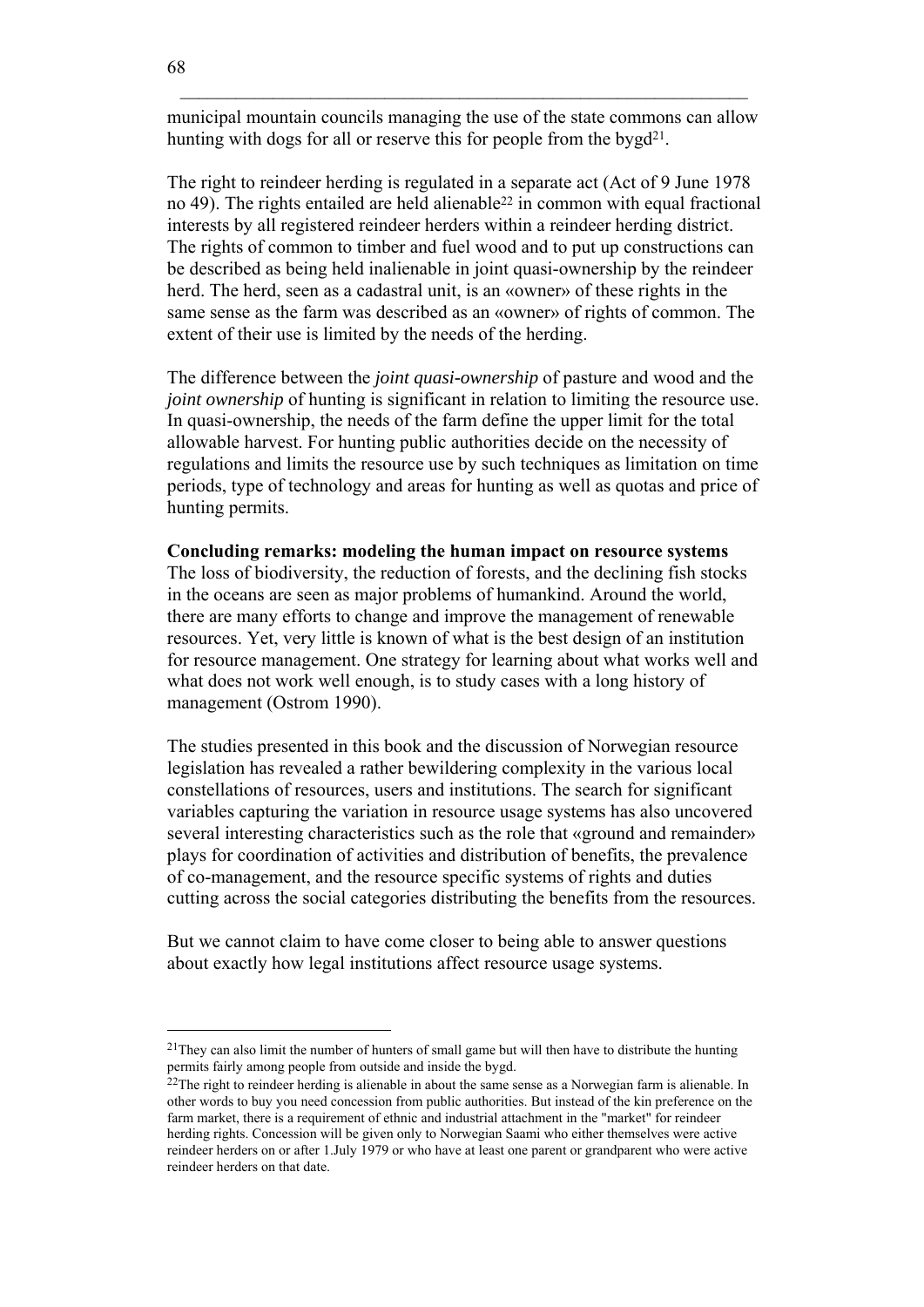Comparative studies in the meaning pursued here is clearly not sufficient. The discussion has however clarified what the problem is.

 $\mathcal{L}_\mathcal{L} = \{ \mathcal{L}_\mathcal{L} = \{ \mathcal{L}_\mathcal{L} = \{ \mathcal{L}_\mathcal{L} = \{ \mathcal{L}_\mathcal{L} = \{ \mathcal{L}_\mathcal{L} = \{ \mathcal{L}_\mathcal{L} = \{ \mathcal{L}_\mathcal{L} = \{ \mathcal{L}_\mathcal{L} = \{ \mathcal{L}_\mathcal{L} = \{ \mathcal{L}_\mathcal{L} = \{ \mathcal{L}_\mathcal{L} = \{ \mathcal{L}_\mathcal{L} = \{ \mathcal{L}_\mathcal{L} = \{ \mathcal{L}_\mathcal{$ 

The problem we want to solve can be conceptualized by the following figure:



### **Figure 1**

The figure defines a simple causal structure. The hypothesis is that the biodiversity and sustainability measures characterizing an eco-system and its resources are determined by two sets of variable characteristics. One set is the geo-physical parameters circumscribing the eco-systems and its development. The other set is the human usage of the eco-system and its resources. The figure depicts two complicating features. One is the possibility of correlations between legal and socio-economic variables, and geo-physical characteristics. Decisions on management rules are not taken without a view to the broad characteristics of the area they are intended to apply to. And even more important, the geo-physical characteristics of the area will through historical adaptations shape the world view of people living there, their values and perceptions of resources. This affects local choices of institutional solutions in governing resource usage (compare Folke and Berkes 1995). The other complication is the possibility of interactions between legal variables and geophysical characteristics. The consequences of particular institutional variables may depend on the values of some geo-physical characteristic (such as variability in weather, elevation above sea, etc.).

To estimate the true impact of human activity we need to specify the correct model. This means we need to account for variation in resource system, geophysical characteristics, background correlations and interactions in relation to the total impact on the various resources.

If we disregard for a moment the problems of measurement for legal institutions and other relevant social and economic characteristics as well as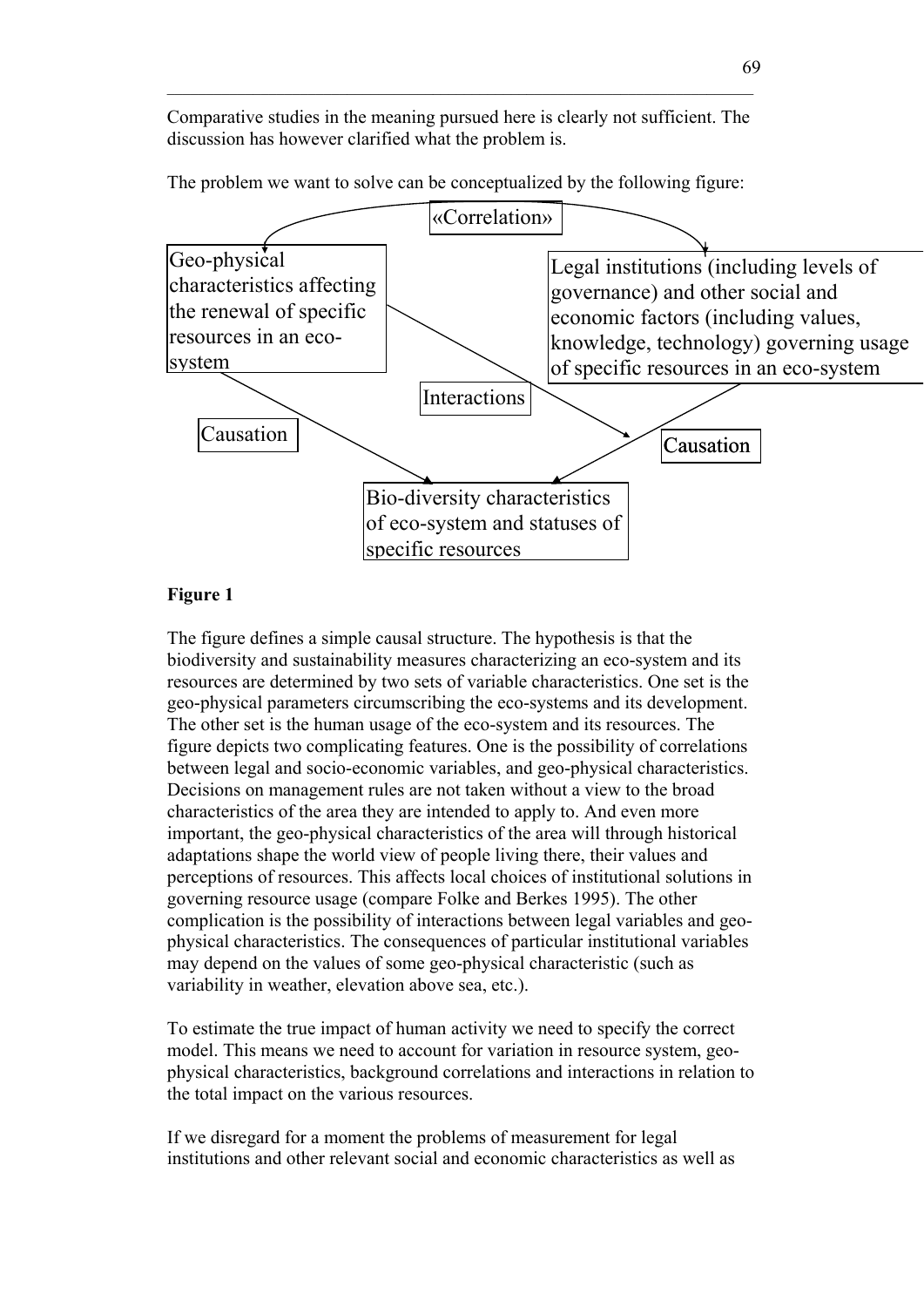eco-system and resource characteristics, the problem could be solved by collecting data on the three sets of variables for «enough cases» from «enough samples». Multivariate studies of correlations will with enough replications help us sort out the institutional characteristics, which make a difference in sustainability of a resource from those who do not.

# **REFERENCES**

- Frostatingslova (written down for the first time ca 1160)
- Magnus Lagabøter's Landslov 1274
- Christian V's Norwegian Law of 12 April 1687 (NL1687)
- Act of 20.August 1726
- Act of 7 October 1728
- Act of 8 December 1733
- Act of 8 March 1740
- Act of 2 October 1751 «The Lapp Codicill», on movements of reindeer herders between Norway and Sweden
- Act of 5 August 1848
- Act of 12 October 1857 on forest commons
- Act of 22 June 1863 on forestry
- Act of 5 December 1917 no 1, on registration of fishing vessels
- Act of  $19<sup>th</sup>$  June 1970, no. 63, on Nature Protection
- Act of 9 June 1972 no 31, on pasturing by Swedish reindeer herds in Norway and Norwegian in Sweden
- Act of 16 June 1972 no 57, on regulation of participation in fisheries by fishing vessels
- Act of 6 June 1975 no 31, on rights in state commons ("the mountain law") with regulations of
	- 21 April 1983 no 1011, on leases of elk hunting on state lands,
	- 19 April 1988 no 336, on game management on state lands
- Act of 9 June 1978 no 49, on reindeer herding
- Act of 3 June 1983 no 40, on salt-water fisheries
- Act of 15 May 1992 no 47, on anadrome species and freshwater fish (including eel and crayfish)
- Act of 19 June 1992 no 59, on bygd commons
- Act of 19 June 1992 no 60, on timber in state commons
- Act of 19 June 1992 no 61, on private commons

Baland, Jean-Marie, and Jean-Philippe Platteau. 1996. «Halting Degradation of Natural Resources. Is there a Role for Rural Communities?», Oxford, Clarendon Press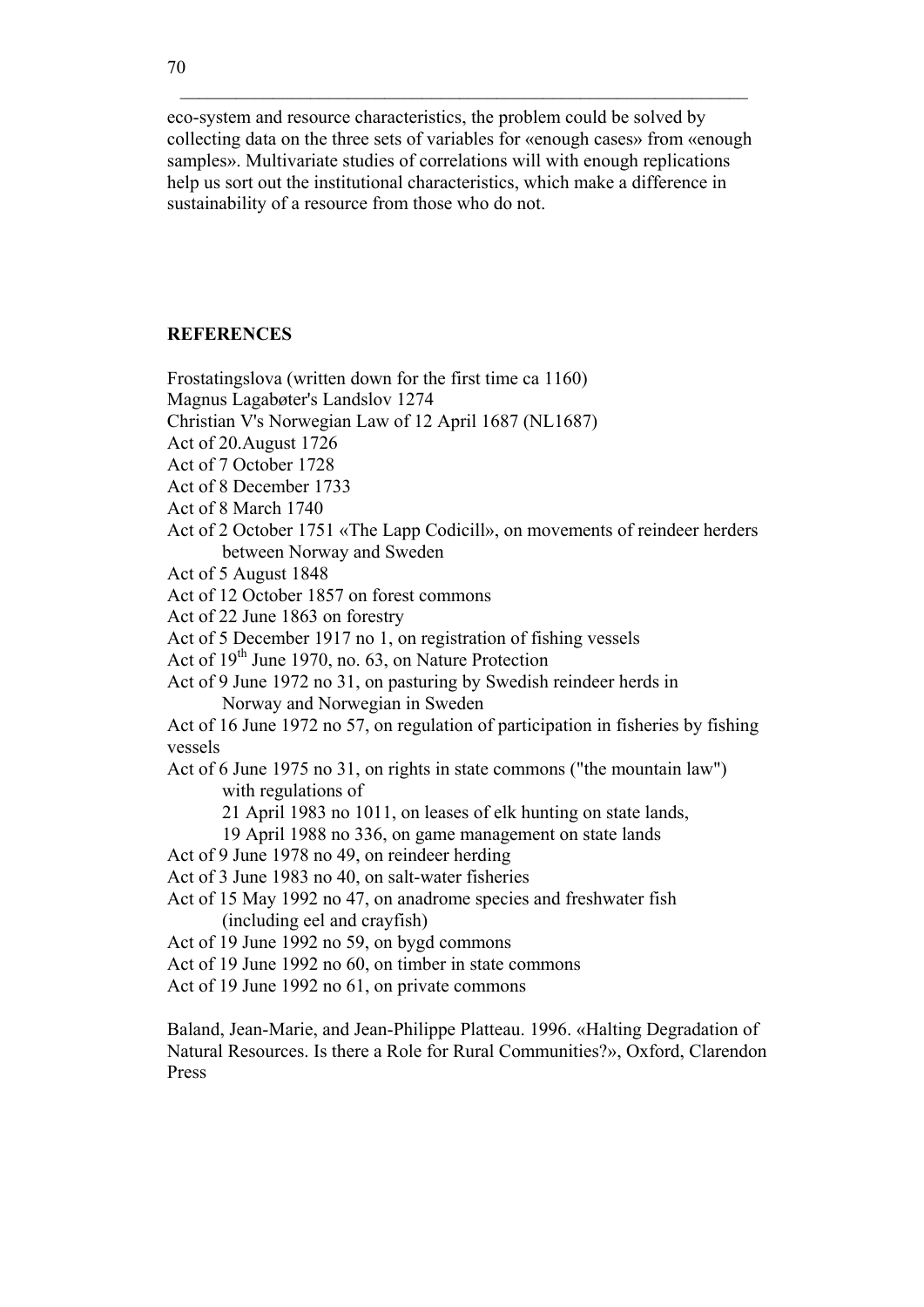Berge, Erling. 1989. "On the study of households: some methodological considerations on the use of household data ", International Sociology, Vol.4, No.2, pp.115-130,

 $\mathcal{L}_\mathcal{L} = \{ \mathcal{L}_\mathcal{L} = \{ \mathcal{L}_\mathcal{L} = \{ \mathcal{L}_\mathcal{L} = \{ \mathcal{L}_\mathcal{L} = \{ \mathcal{L}_\mathcal{L} = \{ \mathcal{L}_\mathcal{L} = \{ \mathcal{L}_\mathcal{L} = \{ \mathcal{L}_\mathcal{L} = \{ \mathcal{L}_\mathcal{L} = \{ \mathcal{L}_\mathcal{L} = \{ \mathcal{L}_\mathcal{L} = \{ \mathcal{L}_\mathcal{L} = \{ \mathcal{L}_\mathcal{L} = \{ \mathcal{L}_\mathcal{$ 

Berge, Erling, and Hans Sevatdal. 1995. Some Notes on the terminology of Norwegian Property Rights Law in Relation to Rights of Access to a Resource", pp.265-70 in Berge, Erling, and Nils Chr. Stenseth (eds.) 1995 "Law and the Management of Renewable Resources.", ISS Rapport no 46, Trondheim, NTNU;

Berman, Harold J. 1983. «Law and Revolution», Cambridge, Harvard University Press

Folke, Carl, and Fikret Berkes. 1995. «Mechanisms that Link Property Rights to Ecological Systems», pp.121-137 in Hanna and Munasinghe (eds.) 1995

Hagland, Jan Ragnar, and Jørn Sandnes (translators). 1994. «Frostatinglova», Oslo, Det norske samlaget,

Hanna, Susan, Carl Folke, and Karl-Göran Mäler. 1995. "Property Rights and Environmental Resources" pp.15-29 in Hanna and Munasinghe (eds.) 1995

Hanna, Susan, and Mohan Munasinghe (eds.). 1995. "Property Rights and The Environment. Social and Ecological Issues", The Beijer International Institute of Ecological Economics and The World Bank.

Jentoft, Svein. 1989. «Fisheries Co-management: Delegating Government Responsibility to Fishermen's Organisations», Marine Policy, Vol.13(2), pp.137-54,

Lawson, F.H. and Bernhard Rudden. 1982. "The Law of Property", Second Edition, Oxford, Clarendon,

Norsk Retstidende Vol 156 (1991 part II:1311-1334) «Dom 19 nov 1991 i l.nr 148/1991»

NOU 1985:32 "Revisjon av almenningslovgivningen", Oslo, Universitetsforlaget

Opsal, Arnt. 1956-58. «I Holzførsternes Fotspor» A series in 7 parts published in Tidsskrift for skogbruk: 1956(4:241-253), 1957(2:97-136, 3:1-16), 1958(1:16-30, 1:130-139, 4:179-190, 4:198-219)

Ostrom, Elinor. 1990. "Governing the Commons. The Evolution of Institutions for Collective Action", Cambridge, Cambridge University Press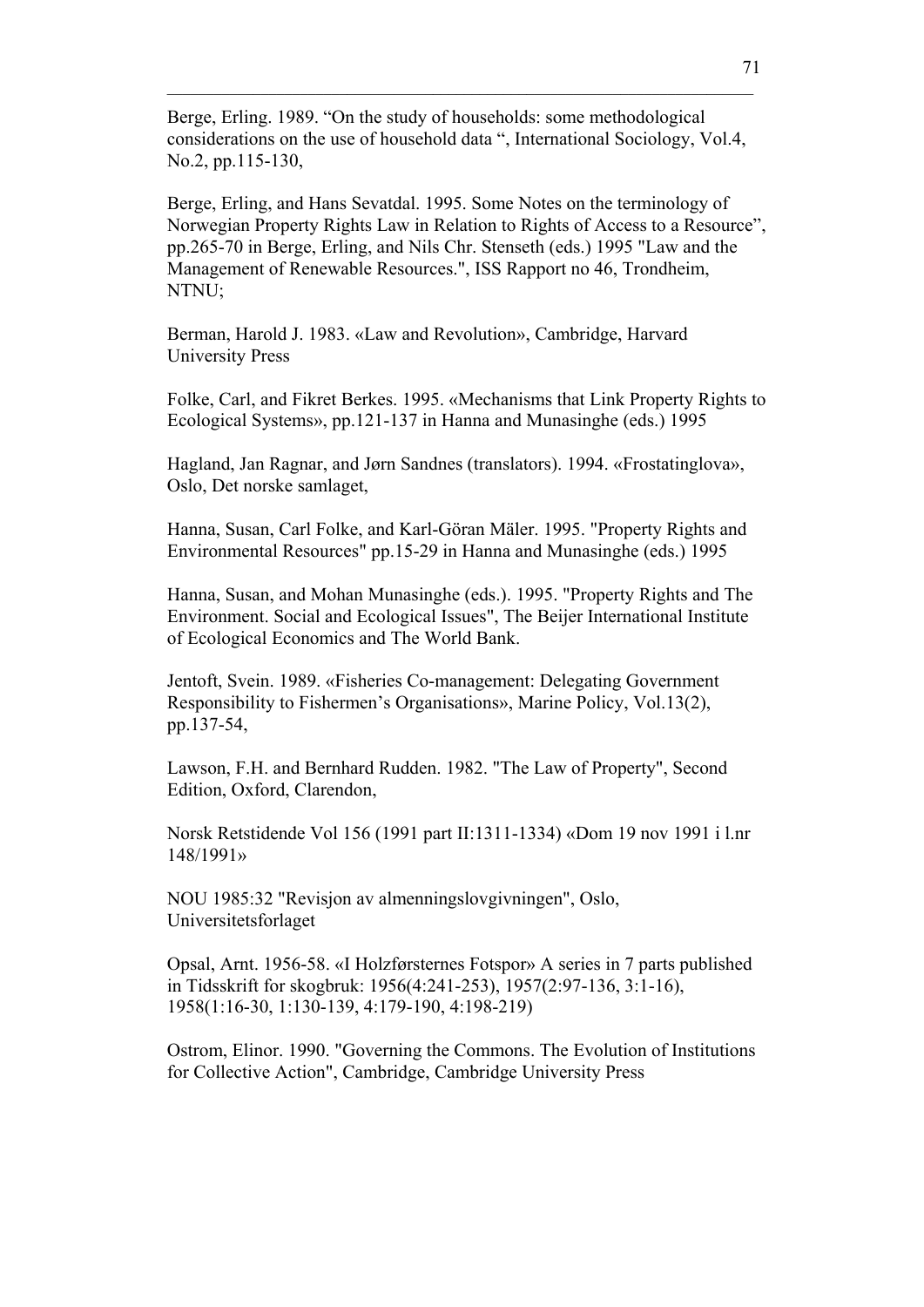Pedersen, Steinar. 1994. «Bruken av land og vann i Finnmark inntil første verdenskrig» (Use of land and water in Finnmark until the first world war), pp.13-128 in «Bruk av land og vann i Finnmark i historisk perspektiv. Bakgrunnsmateriale for Samerettsutvalget», NOU 1994:21, Oslo, Statens Forvaltningstjeneste

Robberstad, Knut. 1978. «Tingsretssoga» (History of real property), pp168-215 in Austenå, Torgeir et.al . «Jus og Jord. Heidersskrift til Olav Lid på 70-års dagen», Oslo, Det Norske Samlaget

Rygg, Ola. 1972. "Forelesninger i allmenningsrett", Ås, Landbruksbokhandelen.

Rygg, Ola, and Hans Sevatdal. 1995. "Legislation concerning the Norwegian Commons", paper presented to the Fifth International Conference of the IASCP, Bodø, 24-28. May 1995

Sevatdal, Hans. 1985. «Offentlig grunn og bygdeallmenninger», National Atlas of Norway, Oslo, Norges Geografiske Oppmåling,

Shoard, Marion. 1987. "This Land is our Land. The Struggle for Britain's Countryside", London, Paladin.

Simpson, A.W.B. 1986 "A History of the Land Law" Second Edition, Oxford, Clarendon,

Singer, Joseph William. 1993. "Property Law. Rules, Policies, and Practices", Boston, Little, Brown and Company;

Solnørdal, O. 1958. "Rettledning i almenningslæren.", Oslo, A/S Bøndernes Forlag.

Steinsholt, Håvard, 1995. "Allemannsrett - og galt", page 5-14, Landbruksøknomisk Forum No 4/95

Tank, G. 1912. "Om betydningen af ordet bygdealmenning. En retshistorisk undersøgelse", Kristiania, Det mallingske bogtrykkeri,

Taranger, Absalon (translator). 1915. «Magnus Lagabøters Landslov», Oslo, Universitetsforlaget, 1979

Vevstad, Andreas. 1992. «Norsk Skogpolitikk» (Norwegian Forestry Policy), Oslo, Landbruksforlaget

Vevstad, Andreas. 1994. " 'Saa skal Alminding være...' ", Mesnali, Norsk Almenningsforbund.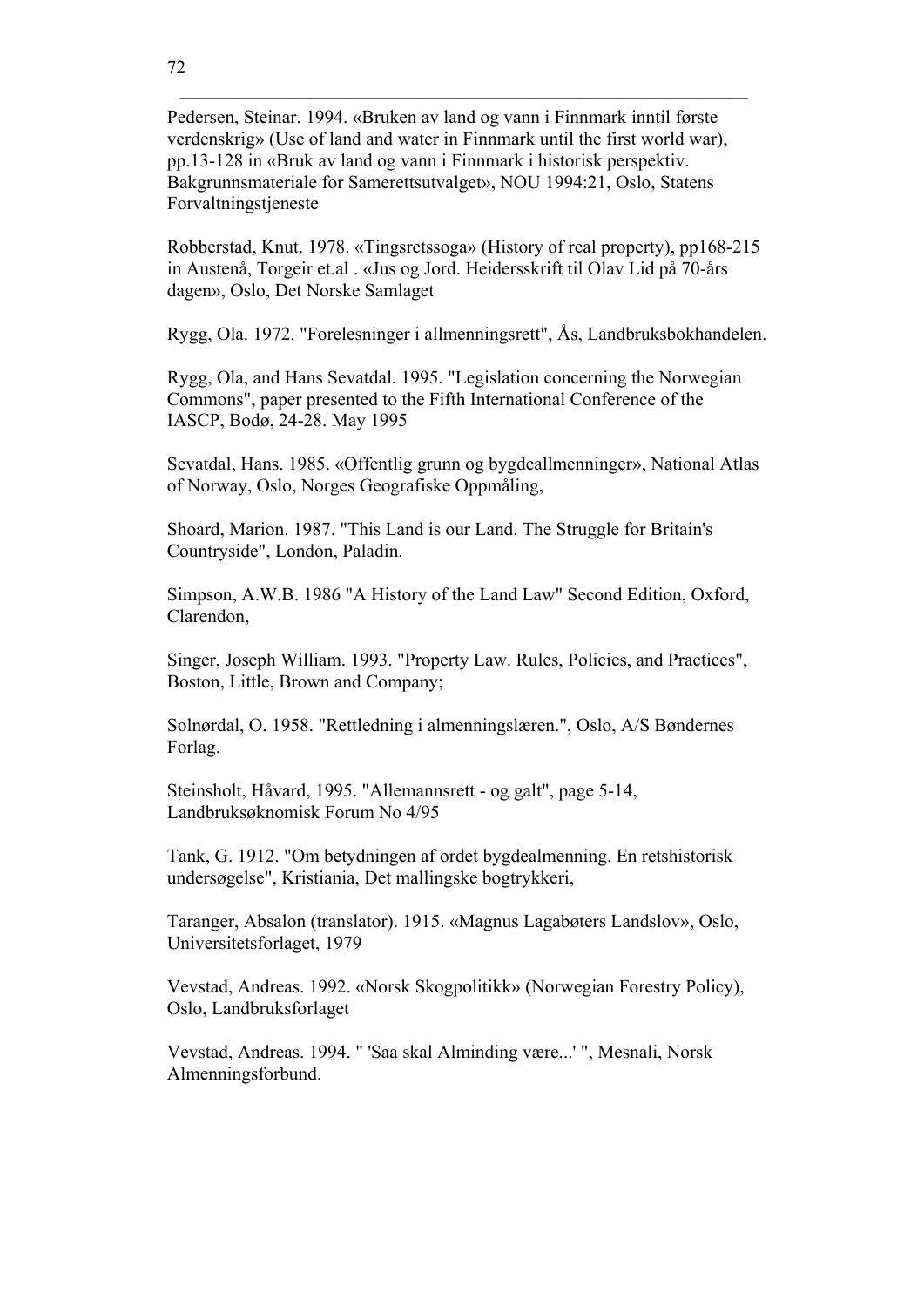# **APPENDIX TABLE 1 PROPERTY RIGHTS REGIMES IN NORWEGIAN FOREST COMMONS, REINDEER HERDING AND SALT WATER FISHERIES**

 $\mathcal{L}_\mathcal{L} = \{ \mathcal{L}_\mathcal{L} = \{ \mathcal{L}_\mathcal{L} = \{ \mathcal{L}_\mathcal{L} = \{ \mathcal{L}_\mathcal{L} = \{ \mathcal{L}_\mathcal{L} = \{ \mathcal{L}_\mathcal{L} = \{ \mathcal{L}_\mathcal{L} = \{ \mathcal{L}_\mathcal{L} = \{ \mathcal{L}_\mathcal{L} = \{ \mathcal{L}_\mathcal{L} = \{ \mathcal{L}_\mathcal{L} = \{ \mathcal{L}_\mathcal{L} = \{ \mathcal{L}_\mathcal{L} = \{ \mathcal{L}_\mathcal{$ 

| <b>ITEMS</b>                                                           |                                                                                                                                |                                                                                                                                                                                                                           |                                                                                                                                                        |                                                                                                                                             |
|------------------------------------------------------------------------|--------------------------------------------------------------------------------------------------------------------------------|---------------------------------------------------------------------------------------------------------------------------------------------------------------------------------------------------------------------------|--------------------------------------------------------------------------------------------------------------------------------------------------------|---------------------------------------------------------------------------------------------------------------------------------------------|
| <b>REGIME TYPE</b>                                                     | <b>BYGD COMMONS</b>                                                                                                            | <b>FORESTS IN STATE</b><br><b>COMMONS</b><br>organized as bygd commons<br>for rights to wood                                                                                                                              | <b>REINDEER HERDING</b><br>within the defined<br>pasturing districts within<br>«reindeer pasturing<br>areas»                                           | <b>SALT WATER</b><br><b>FISHERIES</b> fishing in salt<br>water except for salmon<br>and sea trout but including<br>whaling and seal hunting |
| other names used                                                       | parish commons <sup>23</sup>                                                                                                   |                                                                                                                                                                                                                           |                                                                                                                                                        |                                                                                                                                             |
| Geographical areas<br>linking resource usage<br>and appropriator units | "bygd" and<br>reindeer herding<br>districts                                                                                    | "bygd" and<br>reindeer herding districts                                                                                                                                                                                  | reindeer pasturing areas<br>defined according to<br>established usage                                                                                  | *Norway for most issues<br>*14 special districts with<br>local powers of regulation                                                         |
| No of units                                                            | 51                                                                                                                             | 8                                                                                                                                                                                                                         | 1 - divided into 6 reindeer<br>pasturing areas, each<br>divided into districts                                                                         | 14 special districts                                                                                                                        |
| Type of unit                                                           | actor                                                                                                                          | actor                                                                                                                                                                                                                     | bureaucracy                                                                                                                                            | bureaucracy                                                                                                                                 |
| management and<br>organizational<br>variables                          |                                                                                                                                |                                                                                                                                                                                                                           |                                                                                                                                                        |                                                                                                                                             |
| system responsible<br>actor                                            | board elected by<br>commoners                                                                                                  | 1) a board elected by<br>commoners "allmennings-styret"<br>$24$ and<br>2) the local chapter of Statskog<br>SF co-manage the wood<br>resource                                                                              | The Royal Ministry of<br>Agriculture by delegations<br>to the board of reindeer<br>herding and the boards of<br>the various reindeer pasture<br>areas. | The Royal Ministry of<br>Fisheries                                                                                                          |
| voting rights                                                          | 2 votes for each quasi-<br>owner of rights of<br>common                                                                        | 2 votes for each quasi-owner of<br>rights of common to wood                                                                                                                                                               | no                                                                                                                                                     | no for Norway<br>yes for special districts                                                                                                  |
| professional<br>administration                                         | required                                                                                                                       | required                                                                                                                                                                                                                  | yes                                                                                                                                                    | yes                                                                                                                                         |
| change of area                                                         | severe restrictions                                                                                                            | severe restrictions                                                                                                                                                                                                       | no                                                                                                                                                     | * Norwegian jurisdiction by<br>international treaty<br>* special districts by Ministry                                                      |
| common economic<br>activity                                            | variable                                                                                                                       | variable                                                                                                                                                                                                                  | no                                                                                                                                                     | no                                                                                                                                          |
| profits for owners of<br>ground or equivalent                          | variable                                                                                                                       | possible                                                                                                                                                                                                                  | yes                                                                                                                                                    | yes                                                                                                                                         |
| duties of elected board                                                | represent both owners<br>and commoners,<br>management of<br>resources,<br>support the<br>improvement of the<br>local community | 1) represent the commoners,<br>co-management of funds<br>designed to cover road<br>maintenance, forest<br>rejuvenation, etc.,<br>2) represent the interest of the<br>owner of the ground, regulation<br>of timber felling | implement the policy of the<br>government                                                                                                              | regulate use of established<br>technology and coordinate<br>appropriation activities                                                        |

<sup>23</sup> Used by Sevatdal 1985, Rygg and Sevatdal 1995

<sup>&</sup>lt;sup>24</sup> A board elected by the municipality ("fjellstyret") manages resources other than wood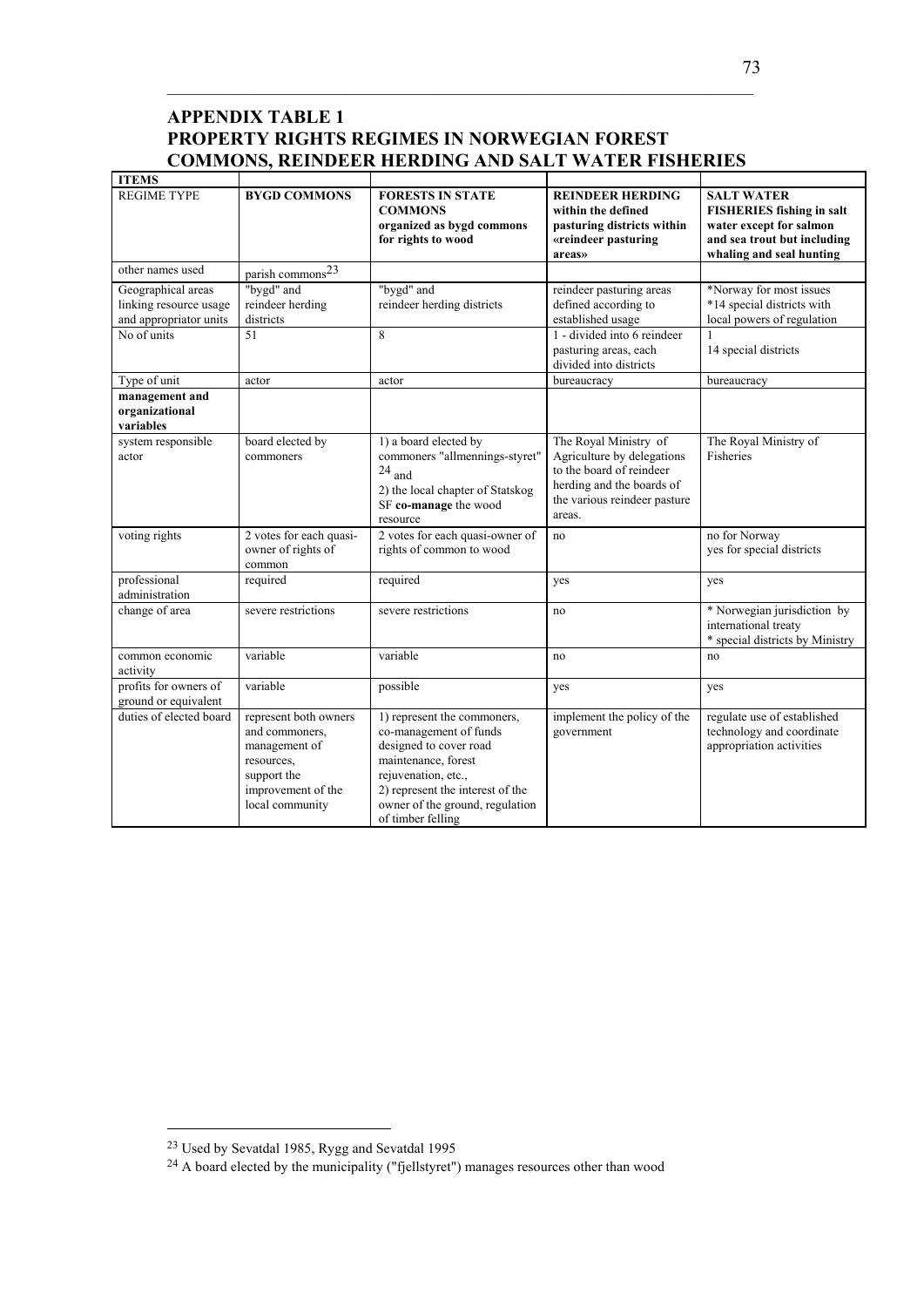| <b>ITEMS</b>                                                           |                                                                                                                                                                                                           |                                                                                                                                                                                                      |                                                                                                                                                                                                                                     |                                                                                                                                                                                                                                                                 |  |
|------------------------------------------------------------------------|-----------------------------------------------------------------------------------------------------------------------------------------------------------------------------------------------------------|------------------------------------------------------------------------------------------------------------------------------------------------------------------------------------------------------|-------------------------------------------------------------------------------------------------------------------------------------------------------------------------------------------------------------------------------------|-----------------------------------------------------------------------------------------------------------------------------------------------------------------------------------------------------------------------------------------------------------------|--|
| <b>REGIME TYPE</b>                                                     | <b>BYGD COMMONS</b>                                                                                                                                                                                       | <b>FORESTS IN STATE</b><br><b>COMMONS</b>                                                                                                                                                            | <b>REINDEER HERDING</b>                                                                                                                                                                                                             | <b>SALT WATER</b><br><b>FISHERIES</b>                                                                                                                                                                                                                           |  |
| distributional<br>variables                                            |                                                                                                                                                                                                           |                                                                                                                                                                                                      |                                                                                                                                                                                                                                     |                                                                                                                                                                                                                                                                 |  |
| owners                                                                 |                                                                                                                                                                                                           | title to ground and<br>remainder is held by<br>STATSKOG SF in trust<br>for the state                                                                                                                 | right of access to pasture<br>within designated pasturing<br>district is held by individual<br>persons                                                                                                                              | «title» to Total<br>Allowable Catch<br>(TAC) is held by the<br>state                                                                                                                                                                                            |  |
| "quasi"-owners                                                         | ground and remainder is<br>held by a group of farms<br>with rights of common                                                                                                                              |                                                                                                                                                                                                      |                                                                                                                                                                                                                                     | quotas of fish<br>distributed by the<br>Ministry of Fisheries<br>are held by<br>registered fishing<br>vessels                                                                                                                                                   |  |
| form of<br>«Quasi»-<br>ownership                                       | ground and remainder is<br>held in common                                                                                                                                                                 | ground and remainder is<br>held in fee simple                                                                                                                                                        | right of access is held in fee<br>simple                                                                                                                                                                                            | quotas are held in<br>joint ownership                                                                                                                                                                                                                           |  |
| alienability                                                           | ground is inalienable<br>from quasi-owner                                                                                                                                                                 | ground is in general<br>inalienable, but with<br>exceptions                                                                                                                                          | right of access is alienable<br>among those with rights to<br>practice reindeer herding                                                                                                                                             | quotas are<br>inalienable from<br>quasi-owner                                                                                                                                                                                                                   |  |
| legitimate<br>appropriators                                            | *owners<br>* rights of common are<br>held by all legitimate<br>farms in the "bygd",<br>* and, if relevant, all<br>reindeer herding units<br>registered within the<br>local reindeer herding<br>district   | *owners<br>* rights of common are<br>held by all legitimate<br>farms in the "bygd",<br>* and, if relevant, all<br>reindeer herding units<br>registered within the local<br>reindeer herding district | * rights to practise reindeer<br>herding are held by<br>Norwegian citizen of Saami<br>descent being active reindeer<br>herder on 1. July 1979 or<br>having one parent or<br>grandparent being active<br>reindeer herder             | * rights to receive<br>quotas are held by<br>legitimate fishing<br>vessels (in quasi-<br>ownership)                                                                                                                                                             |  |
| form of<br>ownership of<br>rights                                      | joint                                                                                                                                                                                                     | ioint                                                                                                                                                                                                | in common                                                                                                                                                                                                                           | joint                                                                                                                                                                                                                                                           |  |
| alienability of<br>rights                                              | inalienable                                                                                                                                                                                               | inalienable                                                                                                                                                                                          | inalienable                                                                                                                                                                                                                         | inalienable                                                                                                                                                                                                                                                     |  |
| resource<br>systems where<br>rights of<br>appropriation<br>are defined | there are specific rules<br>governing<br>*buildings,<br>*pasture,<br>*timber.<br>*fuel wood,<br>*hunting of small game,<br>*fishing<br>* pasture and wood used<br>in conjunction with<br>reindeer herding | there are specific rules<br>governing<br>*timber,<br>fuel wood<br>*pasture and wood used in<br>conjunction with reindeer<br>herding                                                                  | there are specific rules<br>governing<br>*movements and stopovers<br>with reindeers<br>*corridors for movements<br>*pasture<br>*infrastructure (fences,<br>bridges, buildings etc.)<br>*firewood and timber<br>*hunting and fishing | there are (as of 1.<br>Jan. 1996) specific<br>rules at least for<br>seaweed, shellfish,<br>whale, seal, lobster,<br>crab, crayfish,<br>shrimp, herring, cod,<br>haddock, halibut,<br>mackerel, angler,<br>coalfish, capelin,<br>ling, rosefish, sea<br>scorpion |  |